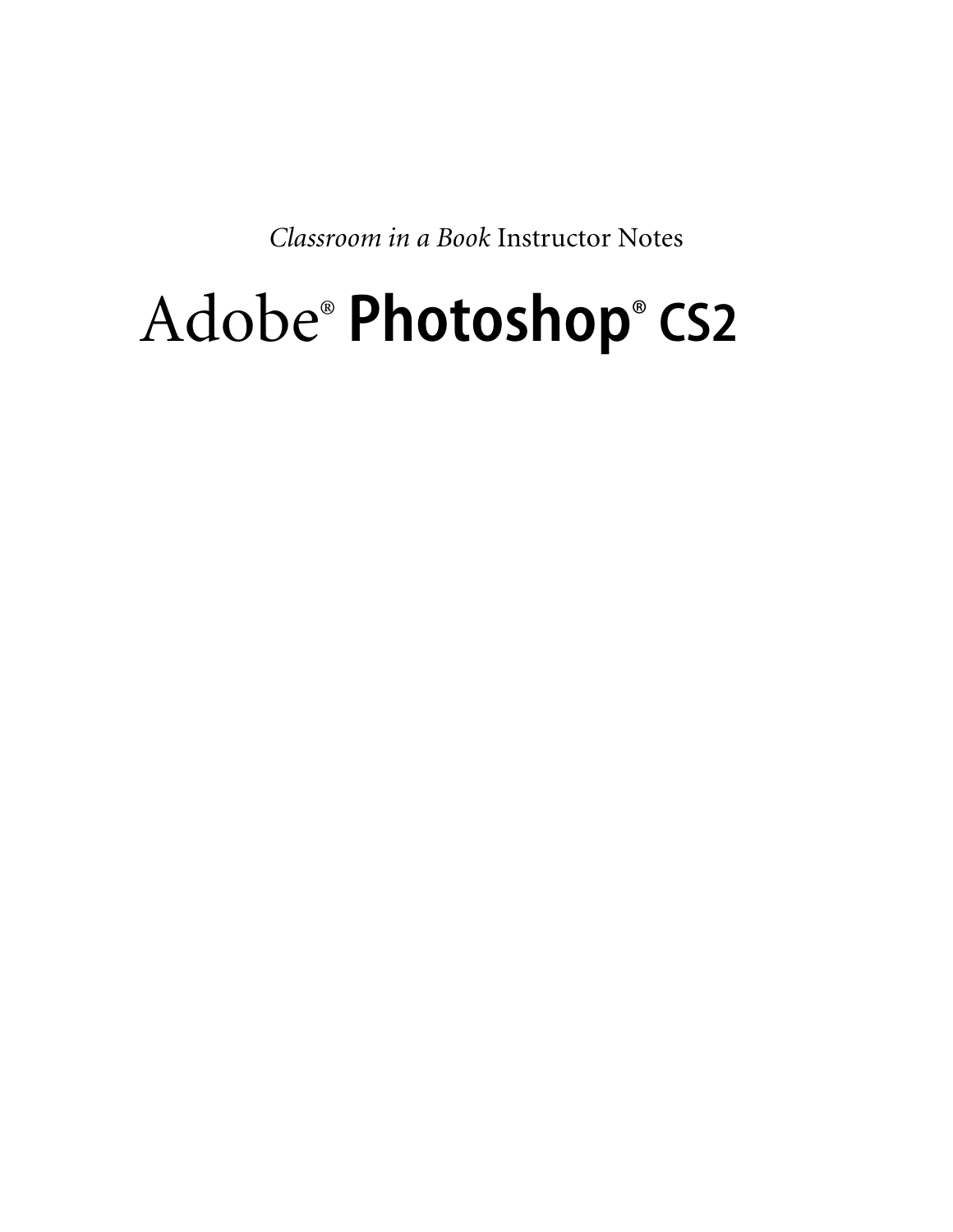© 2005 Adobe Systems Incorporated and its licensors. All rights reserved.

Adobe® Photoshop® CS2 Classroom in a Book® for Windows® and Mac OS.

If this guide is distributed with software that includes an end user agreement, this guide, as well as the software described in it, is furnished under license and may be used or copied only in accordance with the terms of such license. Except as permitted by any such license, no part of this guide may be reproduced, stored in a retrieval system, or transmitted, in any form or by any means, electronic, mechanical, recording, or otherwise, without the prior written permission of Adobe Systems Incorporated. For information on obtaining permission, please write permissions@peachpit.com. Please note that the content in this guide is protected under copyright law even if it is not distributed with software that includes an end user license agreement.

Please remember that existing artwork or images that you may want to include in your project may be protected under copyright law. The unauthorized incorporation of such material into your new work could be a violation of the rights of the copyright owner. Please be sure to obtain any permission required from the copyright owner. Any references to company names in sample templates are for demonstration purposes only and are not intended to refer to any actual organization.

Adobe, the Adobe logo, Acrobat, the Acrobat logo, Adobe Garamond, Classroom in a Book, GoLive, Illustrator, ImageReady, InDesign, Minion, Myriad, Photoshop, PostScript, and Version Cue are trademarks of Adobe Systems Incorporated.

Apple, Mac OS, Macintosh, and Safari are trademarks of Apple Computer, Inc. registered in the U.S. and other countries. Microsoft, Windows, and Internet Explorer are either registered trademarks or trademarks of Microsoft Corporation in the U.S. and/or other countries. UNIX is a registered trademark of The Open Group. Kodak and Photo CD are trademarks of Eastman Kodak Company. Arial is a trademark of The Monotype Corporation registered in the U.S. Patent and Trademark Office and certain other jurisdictions. Helvetica is a registered trademark of Linotype-Hell AG and/or its subsidiaries. All other trademarks are the property of their respective owners.

Adobe Systems Incorporated, 345 Park Avenue, San Jose, California 95110, USA

Notice to U.S. Government End Users. The Software and Documentation are "Commercial Items," as that term is defined at 48 C.F.R. §2.101, consisting of "Commercial Computer Software" and "Commercial Computer Software Documentation," as such terms are used in 48 C.F.R. §12.212 or 48 C.F.R. §227.7202, as applicable. Consistent with 48 C.F.R. §12.212 or 48 C.F.R. §§227.7202-1 through 227.7202-4, as applicable, the Commercial Computer Software and Commercial Computer Software Documentation are being licensed to U.S. Government end users (a) only as Commercial Items and (b) with only those rights as are granted to all other end users pursuant to the terms and conditions herein. Unpublished-rights reserved under the copyright laws of the United States. Adobe Systems Incorporated, 345 Park Avenue, San Jose, CA 95110- 2704, USA. For U.S. Government End Users, Adobe agrees to comply with all applicable equal opportunity laws including, if appropriate, the<br>provisions of Executive Order 11246, as amended, Section 402 of the Vietnam Era Vet 4212), and Section 503 of the Rehabilitation Act of 1973, as amended, and the regulations at 41 CFR Parts 60-1 through 60-60, 60-250, and 60- 741. The affirmative action clause and regulations contained in the preceding sentence shall be incorporated by reference.

Printed in the U.S.A.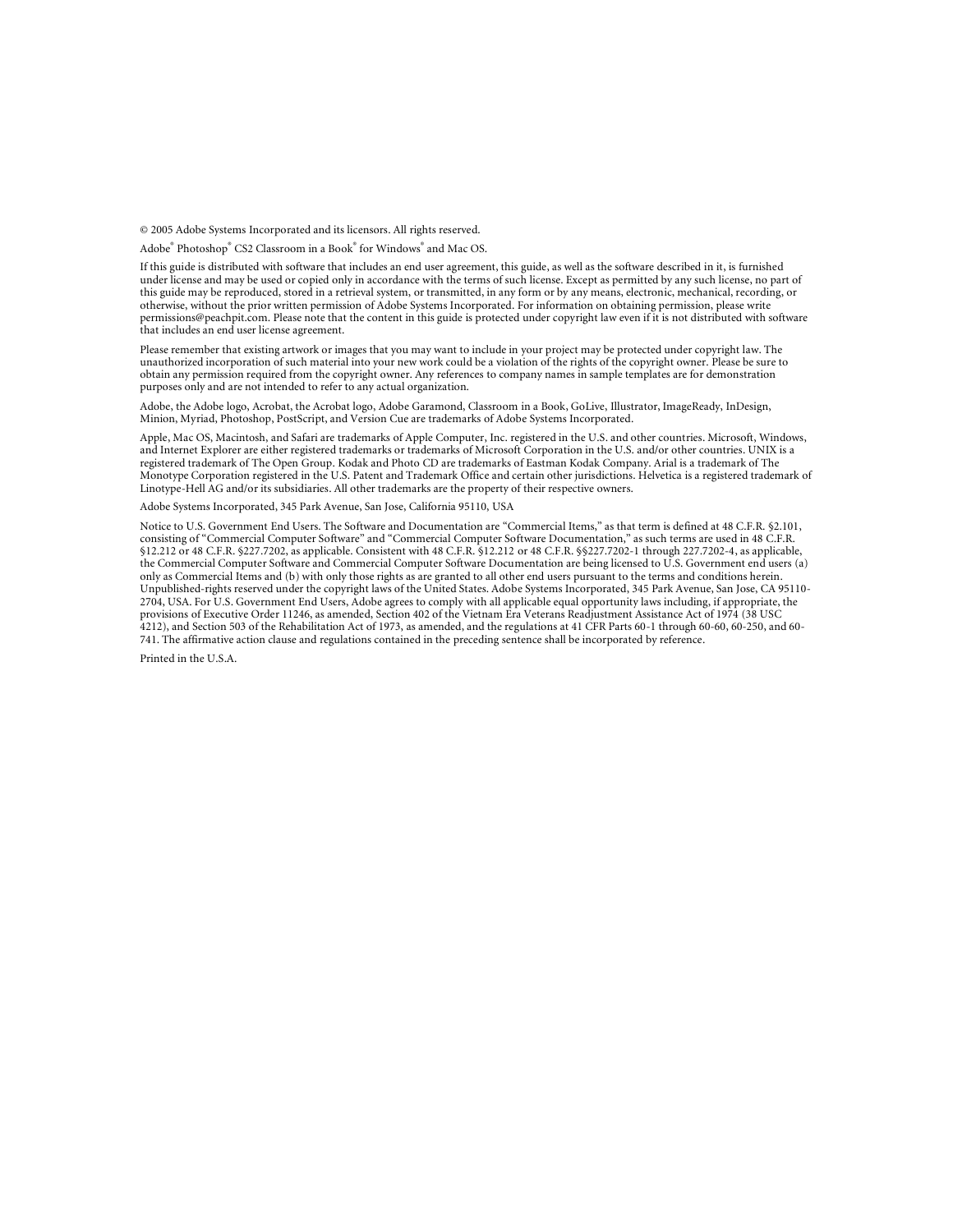# **Introduction**

The *Adobe® Photoshop® CS2 Classroom in a Book™* course presents students with tips, techniques, and solutions for using the Adobe Photoshop software.

The Instructor Notes are intended to complement the information in the *Adobe Photoshop CS2 Classroom in a Book*®. The information is organized to follow the sequence of instruction in each lesson.

#### **About the workbooks**

It is recommended that each student in the class have an individual copy of the *Adobe Photoshop CS2 Classroom in a Book*. Students will use this book as you lead them through projects. Additionally, the book can be used as a self-paced tutorial.

You can buy more copies of the *Adobe Photoshop CS2 Classroom in a Book* for your students, or you can refer them to a local bookseller to purchase the book. For additional information, call Pearson Education at 800- 922-0579.

#### **Course strategy**

If you're teaching a 15-session class, you can teach approximately one chapter of this book per class. Because there are 16 lessons in the book, some of the lessons may need to be combined with related shorter lessons in a single class. For example:

**•** Lessons 1 and 2 are both focused on learning about the Photoshop user interface and file management.

**•** Lessons 3, 4, and 8 cover aspects of photo retouching.

**•** Lessons 5 and 7 both are about making selections. Also, Lessons 7 and 12 cover effects that are based on masking and selections.

**•** Lessons 6 and11 deal specifically with layers, although layering is a crucial element in almost every lesson following Lesson 6.

**•** Lessons 13 through 15 are all Web-related.

We recommend that, at an absolute minimum, you teach Lessons 1 through 6. The majority of the most basic Adobe Photoshop features and the Photoshop work environment are covered in these lessons. However, completing all the lessons through Lesson 10 would make a far superior introduction.

#### **Managing student projects**

One way to simplify file storage and retrieval in classroom situations is to ask students to create a folder on their hard disks, name it Suzie's Lessons (use the student's name here), and then copy each project folder into the main Lessons folder. Having students keep all their working files in their own Lessons folder makes it easy for you to clean up files when a class is over.

#### **Additional resources**

Instructors and users of Adobe Photoshop rely on a variety of resources to supplement their knowledge of the program. You may find the following resources useful to explore.

**Adobe Photoshop CS2 User Guide** This guide contains feature descriptions. It's useful for learning about areas of the program that are outside the scope of the *Classroom in a Book*.

**Photoshop Help** The Help installed with Photoshop contains complete descriptions of all features, including topics not covered in the User Guide, as well as step-bystep tutorials on key features and concepts. Click More Resources in the Help Center to access many of the resources on the Adobe Web site and to create a list of frequently visited user groups, Web sites, and valuable contacts.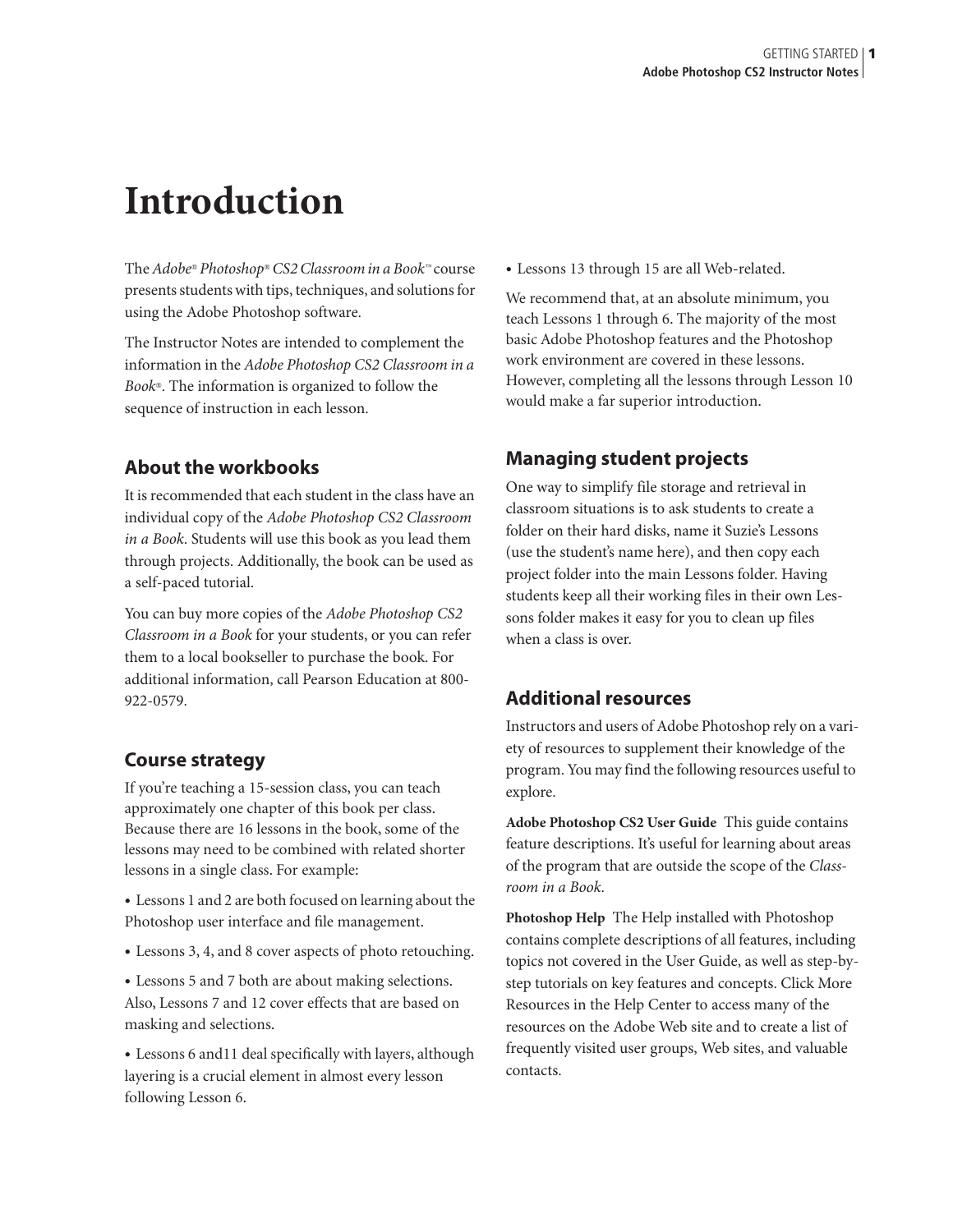**Photoshop Help** The Help installed with Photoshop contains complete descriptions of all features, including topics not covered in the User Guide, as well as step-bystep tutorials on key features and concepts. Click More Resources in the Help Center to access many of the resources on the Adobe Web site and to create a list of frequently visited user groups, Web sites, and valuable contacts.

**Resources and Extras CD** The Adobe Photoshop application includes a Resources and Extras CD with a great deal of useful content. The Technical Information folder contains several documents in PDF, fully searchable and optimized for printing. These documents provide conceptual and reference material on various in-depth topics. The Resources and Extras CD also includes the entire Help content optimized for printing. (Note that the Help content includes everything in the printed User Guide, plus much more.) The Resources and Extras CD also includes a Goodies folder that contains bonus content and files for use with Photoshop.

**Adobe Web site** The U.S. Adobe Web site (www.adobe.com) contains a variety of Photoshop training and support resources. The Downloads area includes free updates, tryouts, and other useful software. The Plug-ins section of the Adobe Store offers access to thousands of plug-ins from third-party developers, helping you automate tasks and customize workflows. The User-to-User Forums are a great place for students to learn from more experienced users. The Support area offers additional information about free and paid technical-support programs.

**Adobe Studio** Adobe Studio (http://studio .adobe.com) provides a wealth of tips and tricks, tutorials, and instructional content in video, Adobe PDF, and HTML, authored by experts from Adobe and its publishing partners. You can search the entire collection or sort by product, topic, date, and type of content; new content is added monthly. Adobe Studio also includes Adobe Studio Exchange, an online community where users share free actions, plug-ins, and other content for use with Adobe products.

**Total Training Video Workshop CD** Presented by experts in their fields, Total Training videos provide overviews, demos of key new features, and tips and techniques for beginning and advanced users. Look for accompanying step-by-step instructions to selected Total Training videos in monthly updates at Adobe Studio. Short Total Training Web videos on a variety of products and topics are also available at Adobe Studio, and complete Total Training courseware can be purchased online from the Adobe Store.

**Adobe Certified Expert (ACE) program** This program is designed to validate an expert skill level of Adobe Photoshop CS2. Careful testing of candidates ensures that each ACE has demonstrated expert product knowledge of the current release of Adobe Photoshop, resulting in increased marketability and an added credential.

Training for the ACE program is available through Adobe Authorized Learning Providers (AALP) and self-study. For more information about this program, send e-mail to certification@adobe.com or visit the Adobe Web site at http://www.adobe.com.

Note that several resources mentioned here are available directly from the Help menu in Photoshop, such as online Help and Photoshop Online.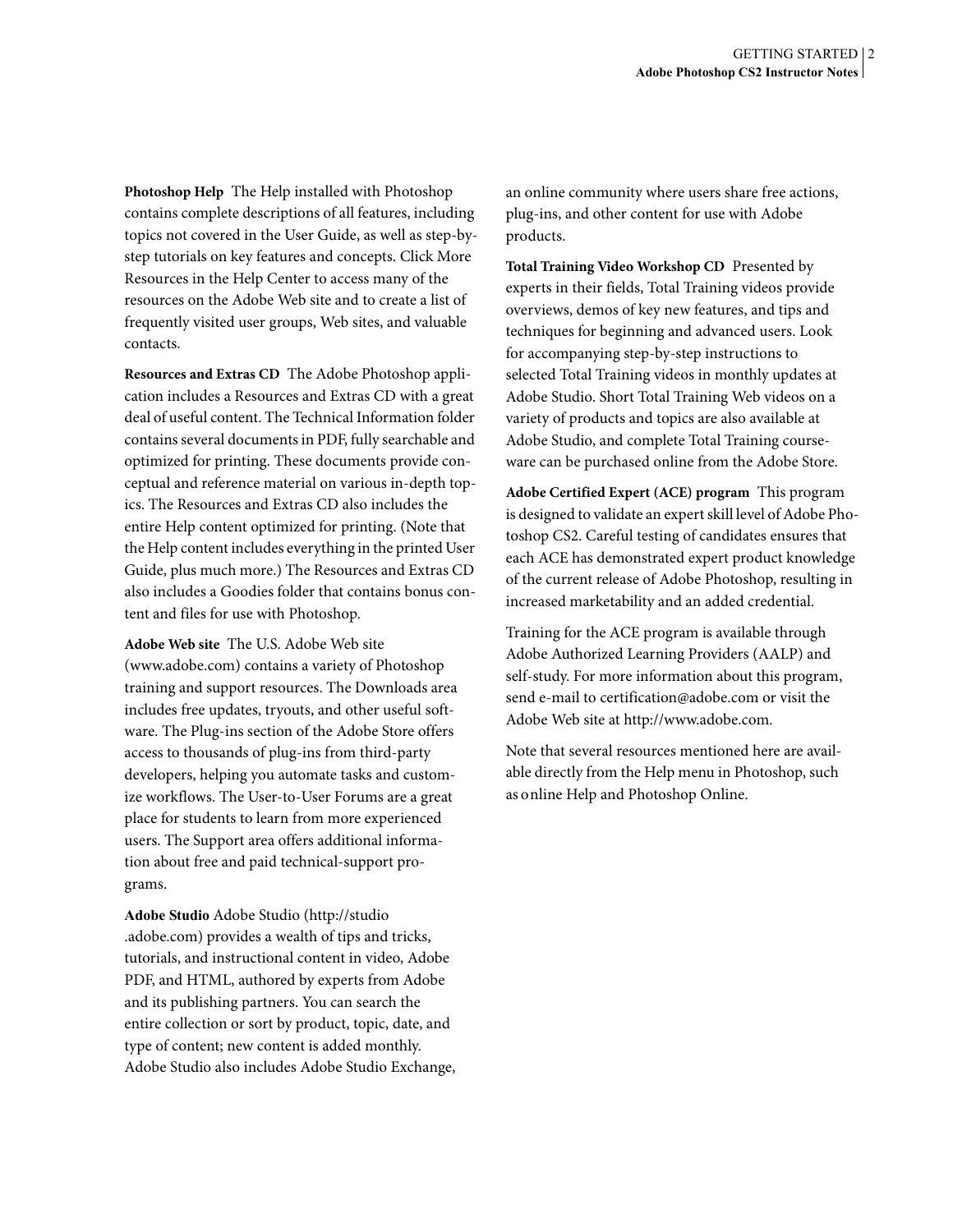# **Lesson 1: Getting to Know the Work Area**

The first lesson presents an introduction to the Adobe Photoshop application. Using the basic commands, tools, and palettes, your students will learn general techniques for understanding where they are, how to get information about the image in front of them, and how to select the tools or enter the values needed to change the image.

#### **Goals for this lesson**

How much time you should schedule for this lesson depends on whether or not all your students already have any knowledge of Photoshop and on their computer skills in general. The overall objective for Lesson 1 is to make them sufficiently familiar with the user interface that they can locate the controls they need to do the procedures in the rest of the lessons. In general, there are two generic types of elements they should be able to identify.

**•** They should be able to find and name the key areas of the interface, including the toolbar, palettes (in general), image windows, and the tool options bar.

**•** They should also be able to open not only the main menus and submenus across the top of the work area (File, Edit, and so forth) but also context menus and palette menus.

Subordinate to this goal is gaining a familiarity with the different means of getting information about Photoshop. By learning how to help themselves, they gain confidence and independence. The lesson describes three ways to do this:

**•** A second method is to take advantage of the tooltips to identify tools, buttons, and other controls.

**•** A third method is to use Photoshop CS2 Help. It is important to emphasize that Help not only contains all the information in the printed User Guide, but it also includes many other topics that are useful even to novice users.

#### **Finding tools in the work area**

You may want to introduce students to the Photoshop environment by providing a general tour of the screen. This helps orient the students and provides a review of the names of the elements on the screen. For example, you may point out the title bar and remind the students that it indicates which publication is currently active. Then point out the menu bar, the rulers, the page icons, the palettes, and the toolbox.

Students may already be used to keyboard shortcuts as a simple alternative to using the mouse. Photoshop and other Adobe products are designed to allow keys to be used simultaneously with the mouse.

A common working technique used by many Photoshop professionals is to keep one hand on the mouse, and the other hand over the keyboard to switch tools and modes. You may want to demonstrate how this method allows the mouse pointer to remain directly over the part of the image that's being edited, since you're not always having to move the pointer back and forth between the image and the toolbox or menus.

You don't have to encourage students to work this way in the beginning. They probably won't be ready to use the shortcuts until they have a good understanding of when they'll want to use each tool.

#### **Using the tool options bar**

Students should understand that the tool options bar is not the same as the toolbar (or button bar) found in products such as Microsoft Office. In Photoshop, the controls that appear on the tool options bar change depending on the selected tool, whereas controls on a (Microsoft Office) toolbar do not. Similarly, the tool options bar cannot be customized because it always represents options for the current tool. Take care to refer to the tool options bar by its complete name and not as a "toolbar" or "button bar" yourself.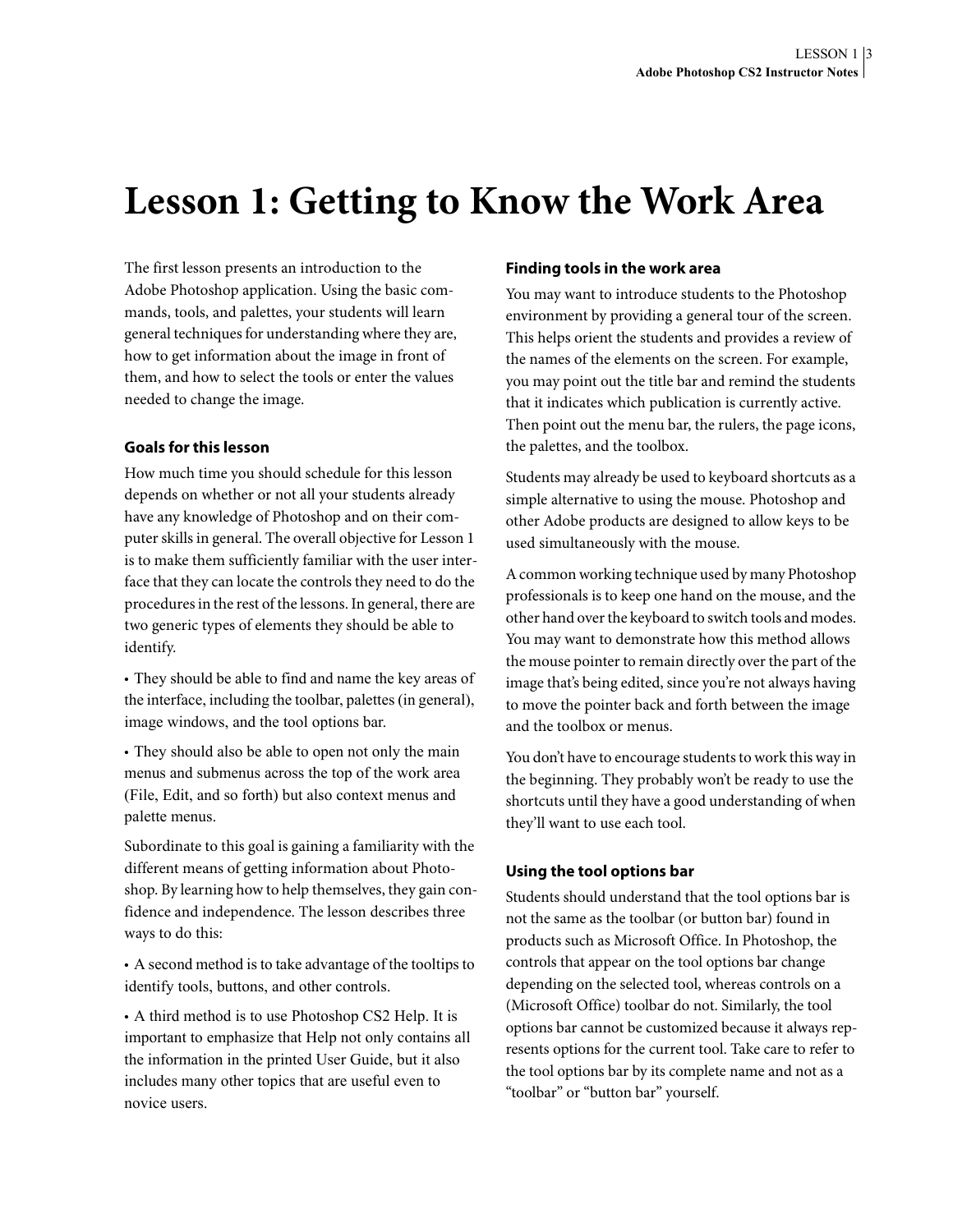#### **Using the View menu**

It may be useful to point out that the View > Actual Pixels command (same as double-clicking the Zoom tool) displays one image pixel for each monitor pixel, which also means that this magnification will display an image at exactly the same size as it will appear in a Web browser. But because monitors can be set to different resolutions, the real size of an image when viewing in Actual Pixels (or a Web browser) will vary depending on the monitor in use.

Many users are unaware that the monitor resolution can be changed. You may want to demonstrate this, showing how increasing the resolution makes more room for palettes and images on screen, but with the tradeoff of making everything smaller.

Finally, you may want to demonstrate how to see a single image at two magnifications simultaneously, by choosing Window > Arrange > New Window for *image filename*, and setting a different magnification for each window. This is handy for making detailed changes while zoomed in, while also viewing the full image in another window to see the changes in context.

#### **Scrolling an image**

You can also scroll using the keyboard. In addition to scrolling up and down using the Page Up and Page Down keys, respectively, the Home and End keys scroll to the top left and bottom right corners, respectively, and Shift–Page Up and Shift–Page Down scroll left and right, respectively.

Photoshop is one of those rare programs that lets you scroll and zoom while you are in most dialog boxes. This feature is very helpful when applying filters or other adjustments from a dialog box. You can demonstrate this now, or just keep this in mind when teaching lessons about dialog box–based filters, effects, and corrections.

#### **Using the Info bar**

Some of the status bar options are useful in certain situations. You might demonstrate how clicking the black arrow opens the pop-up menu, and then discuss the following three options on that menu:

**•** The Current Tool option is useful to display when the toolbox is hidden.

**•** The Efficiency option can help gauge whether or not you have enough RAM to run Photoshop efficiently, when working with images that are typical for you. Anything less than 100% indicates that you may need more RAM.

**•** The Document Profile option is useful when you're working in a color-managed workflow, because you'll know exactly what color profile each image uses.

#### **Working with palettes**

You may want to point out the two reasons why the Tab keyboard shortcut is so useful. Hiding and showing all palettes instantly allows quick evaluation of images without the distraction of palettes, and when working on a small screen it more easily allows use of the entire screen for image editing.

In this lesson, students will learn about custom workspaces that are available in Photoshop, and in Lesson 15 they will create and save a custom workspace for designing GIF animations in ImageReady. You do not need to go into detail about custom workspaces now, avoiding the risk of information overload in the first lesson.

#### **Using context menus**

Demonstrate how context menus change depending on the content under the pointer. Right-click (Windows) or Control-click (Mac OS) over the following examples:

- **•** Different layers
- **•** A selection
- **•** Text with an insertion point
- **•** In any list palette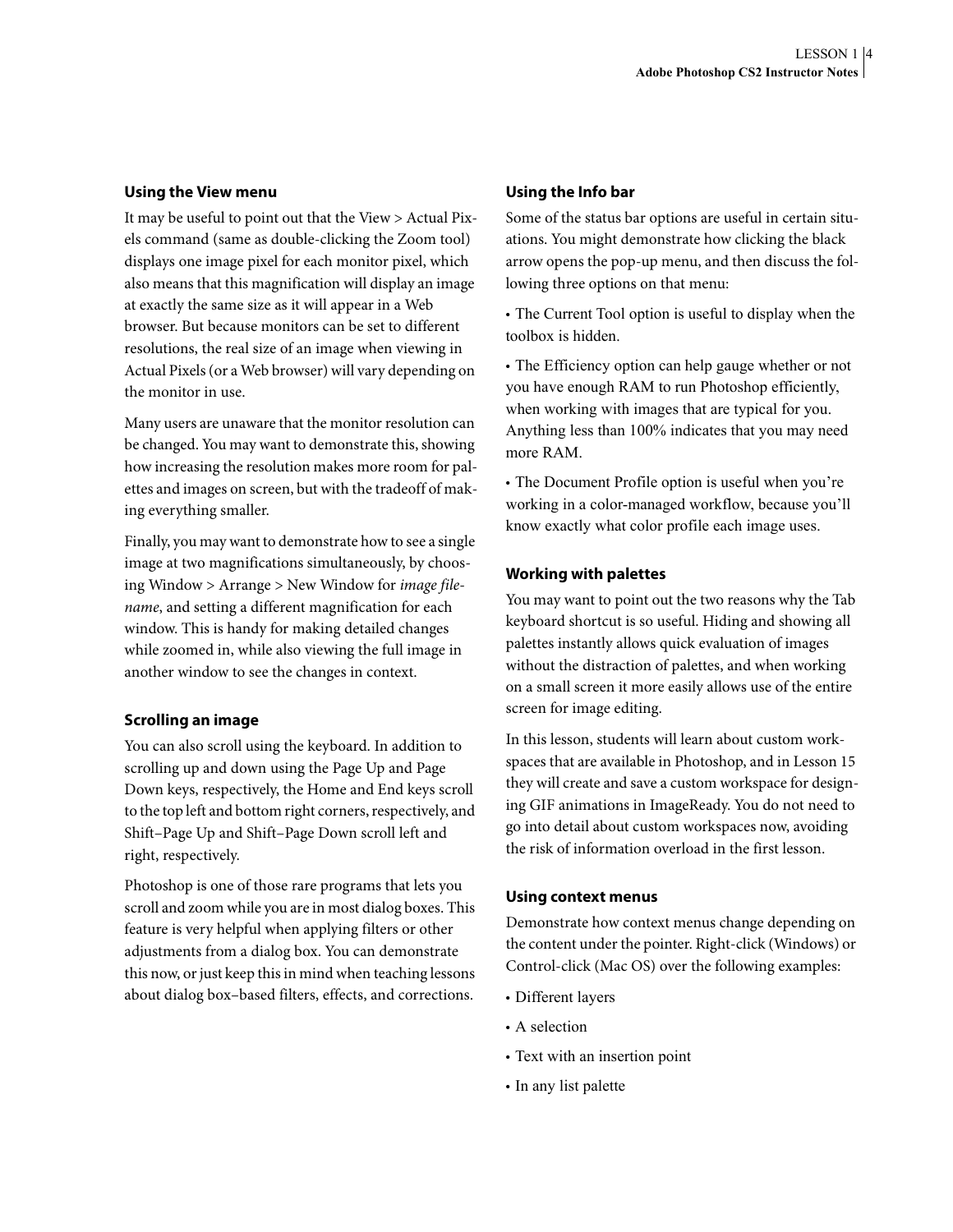If your students use graphics tablets, encourage them to program their stylus button to display context menus.

#### **Jumping to ImageReady and Adobe Bridge**

Keep in mind that jumping to ImageReady and Bridge requires a certain amount of RAM. The amount of unused RAM in each student's computer must be enough to run Photoshop and ImageReady and/or Bridge concurrently.

#### **Using Help**

Students may not be aware that the online Help for Photoshop and other Adobe products include information not available in the printed User Guide. This includes detailed descriptions of filters and important guidelines for using them. Combined with the fact that it's faster to search for a term in the online Help, many students may find it more valuable to go to online Help before reaching for the printed User Guide.

#### **Using Adobe online services**

Students may inquire about privacy concerns related to the Adobe Online service. You can reassure them that no personal or configuration-related information is sent from their computer, except that which is explicitly typed in by the user as part of the voluntary online registration process.

#### **Review questions**

The following questions are not in the student's *Classroom in a Book*.

1 What do you do if you can't find a tool that you know exists?

2 How can you find out the keyboard shortcut for a tool without opening the User Guide or Photoshop Help?

3 How can you instantly hide or show all palettes?

4 What's the quickest way to type in a specific zoom percentage?

5 What magnification is the best representation of an image's size on a Web page?

6 What do you do if you can't find a palette that you know exists?

7 What is the difference between a palette and an image window?

#### **Review answers**

1 The tool you want may be hidden in a pop-up list. Look in the toolbox for a related tool with a small black triangle. That triangle symbol indicates that holding down the mouse button on that tool opens a list of hidden tools at that location.

2 Hold the pointer over the tool until the tooltip appears containing the keyboard shortcut for that tool.

3 Press the Tab key (when you're not editing text).

4 Type it into the Navigator palette.

5 Actual Pixels.

6 Choose the Window menu and look for the palette name. If the palette is already open and in front of the other palettes in its palette group, a checkmark appears in front of the palette name on the Window menu. If you don't see a checkmark, click the palette name. The palette will open in the front of its palette group.

7 A palette contains a set of related controls that you select and use to work on your file. You can have many palettes open, group them, hide them, and separate them, among other things. The image window displays the image file. You can have multiple image windows open simultaneously, displaying different image files. If you close an image window, you close that file.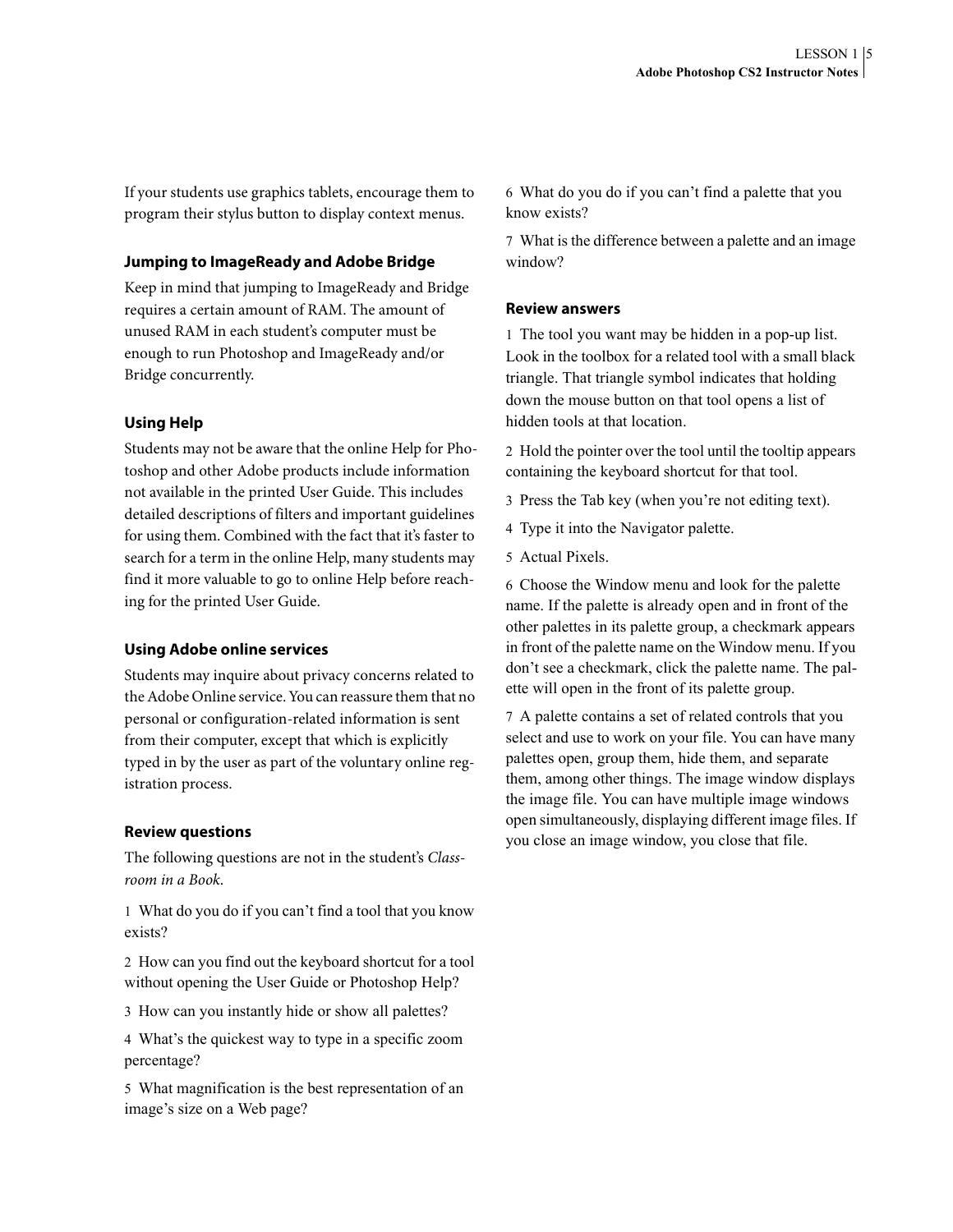# **Lesson 2: Using Adobe Bridge**

Lesson 2 is entirely devoted to the Adobe Bridge visual file browser, including some automated features that can be executed either from Bridge or from within Photoshop, using the File >Automate command. The students will not make any changes to the appearance of the original sample files other than to save rotated versions of a couple of them. But they will rename them, delete a few truly unworthy snapshots, and add some metadata and keywords to the remaining files.

Bridge will be especially useful to students who work with digital cameras. It takes the sting out of sorting through large numbers of photographs that do not have descriptive filenames, looking for the image you want. Students who have used previous versions of Photoshop will recognize similarities between Bridge and the File Browser. Indeed, Bridge is more fully featured, standalone version of that old feature of Photoshop.

#### **Goals of this lesson**

At the conclusion of this lesson, you students should know how to use Bridge to find an image they want to open in Photoshop. They should also be familiar with the other Bridge functions: renaming files, ranking files, rotating images, and previewing images and data associated with those files.

#### **Previewing and opening an image**

You should make sure your students understand that they do not have to use Bridge to open a file.

If your students are intermediate or advanced computer users, they will already be familiar with the standard methods of selecting multiple items. Make sure they understand the meaning of the word *contiguous*.

#### **Renaming image files in Bridge**

This procedure introduces the process of doing something in batches—that is, applying a change in an automated way to multiple items. You might emphasize that this is more than merely making the same change to multiple items, and mention that they can look forward to learning how to create their own automated actions in Lesson 12.

#### **Adobe Stock Photos**

Adobe Stock Photos is a new service that is built into Bridge. In this lesson, students will get a taste for shopping for royalty-free image content using this service. Using Adobe Stock Photos requires an Internet connection, but for this lesson, students will not actually purchase images or be charged on their credit cards.

#### **Review questions**

The following questions are not in the student's *Classroom in a Book*.

1 What similarities and differences are there between Bridge and the desktop Explorer (Windows) or Finder (Mac OS)?

2 How does rotating an image file in Bridge affect the image?

#### **Review answers**

1 In both Bridge and the desktop Explorer or Finder, you can navigate through folders, find files, and open them by double-clicking or selecting File > Open. Both can display thumbnails of files. If you delete or rename files in one of these places, the files are also deleted or renamed in the other. In Bridge, you can also preview, rank, view metadata about the file, and even rotate the image itself. These functions are not available in the desktop Explorer or Finder.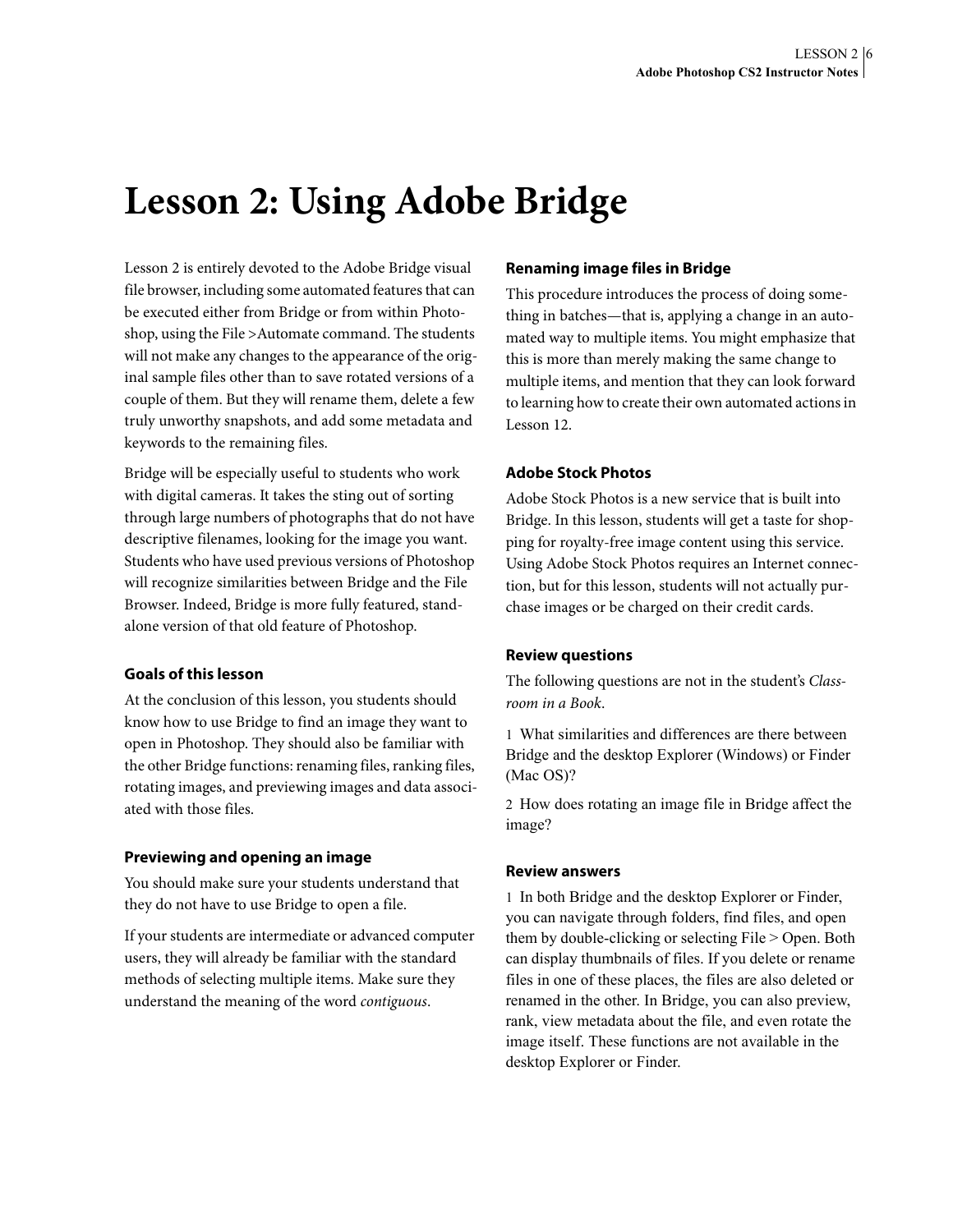2 Two things happen when you rotate an image file in Bridge. First, the thumbnail and preview image of the file appear rotated in Bridge. Second, the image will also be rotated when it is opened in Photoshop. Rotating does not affect the data in the image file.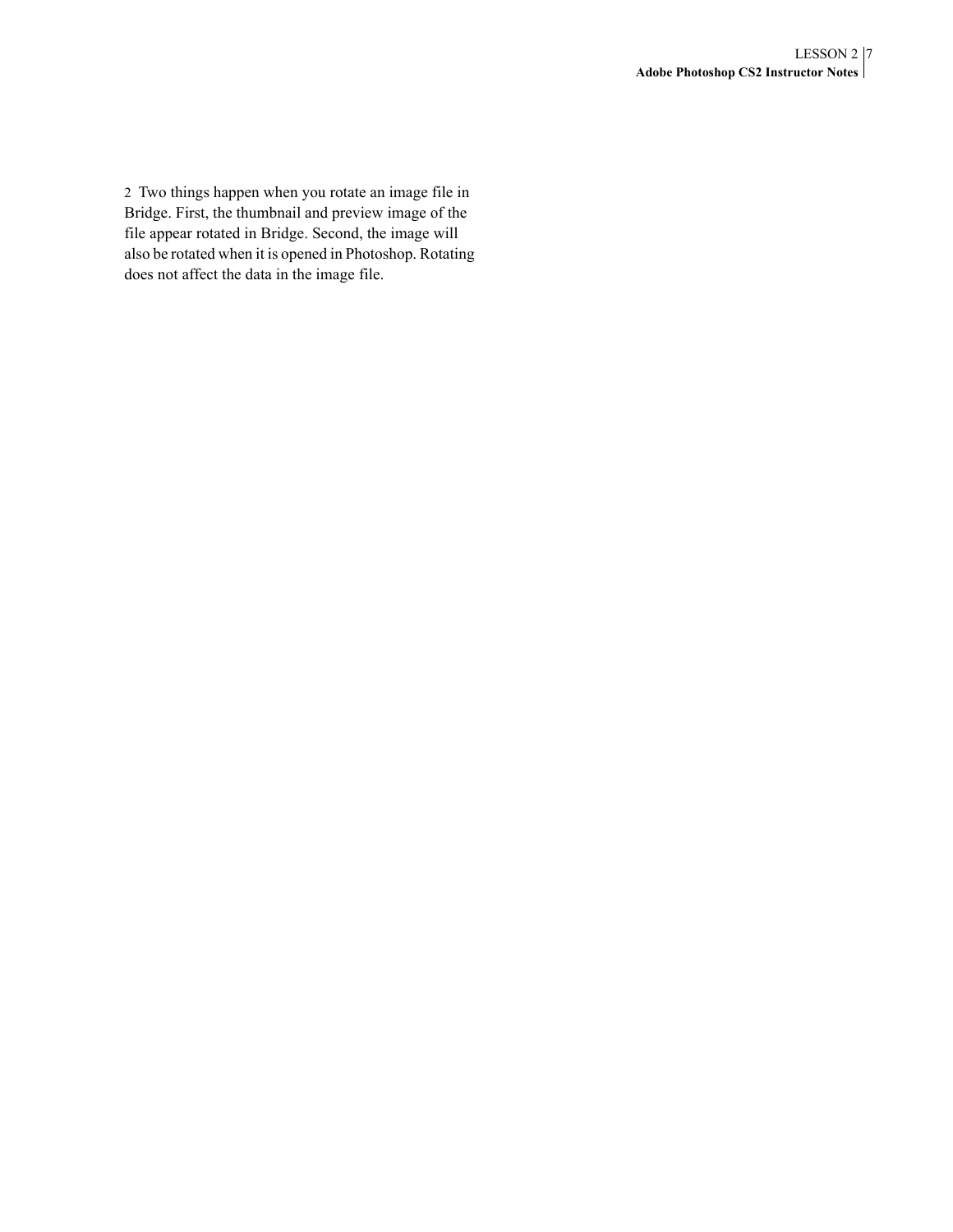### **Lesson 3: Basic Photo Corrections**

Lesson 3 might be have been titled "Photoshop 101" because it gives the students experience with the most basic and commonly used features—the *sine qua non* of digital photo editing. Even rank beginners are eager to learn such practicalities as how to straighten images that have been scanned in at a crooked angle, crop them, and fix the colors to compensate for a problem with the exposure.

Lesson 3 also introduces another important concept: image resolution.

In addition to the lessons in this book, encourage students to do additional study about scanning, tonal correction, and color correction. This chapter merely scratches the surface of image correction—a skill set that is very deep, extremely valuable, and involves concepts well beyond the scope of both this book and the Photoshop documentation. Many books on correction and retouching are available from Peachpit Press.

#### **Scheduling this lesson**

Lesson 3 and Lesson 4 contain closely related subject matter. In Lesson 3, students use the Dodge and Sponge tools to make color changes to a limited area of the image. Lesson 4 is entirely devoted to making similar kinds of changes, but using different tools.

#### **Organizing an efficient sequence of tasks**

The steps listed here are the most efficient sequence of retouching steps, so they should usually be done in the order presented. For example, tone correction should be done before color correction because correcting tones can have the side effect of correcting a color cast, reducing the amount of color adjustment needed.

#### **Adjusting your process for intended uses**

Students should be clear on the concept that the specific settings applied at many of these stages will differ depending on the final output. For example, the best resolution and sharpening values for print and Web are very different. In addition, settings that are best for one medium are often detrimental in another. If students know that an image will be used in more than one medium, they should maintain a full-resolution master image, and from it, derive versions of the image that are optimized for print, Web, or other uses.

#### **Resolution and image size**

The topic introduces the issue of resolution, which is a concept that students will grapple with many times in the future.

At this point, dealing with this issue may seem less rewarding to your students than changing the geraniums from muddy maroon to clear red, for example, or other tasks that have more sizzle and pop to them. You may need to emphasize resolution in your class discussions so that students start thinking about it.

One method of focusing students' attention on resolution would be to discuss its implications. For example, you might ask students to describe the issues and tradeoffs involved in some scenarios, such as the following:

- **•** What's wrong with adjusting the image resolution after your correct and retouch it?
- **•** What's the problem with just leaving an image at maximum resolution?
- **•** Somebody sends you a family photograph in e-mail that takes a long time to download. When you open the image in your Web browser, you can see only one small area of the picture so that you have to scroll to get an idea of the whole shot. What should the sender have done to avoid these annoyances?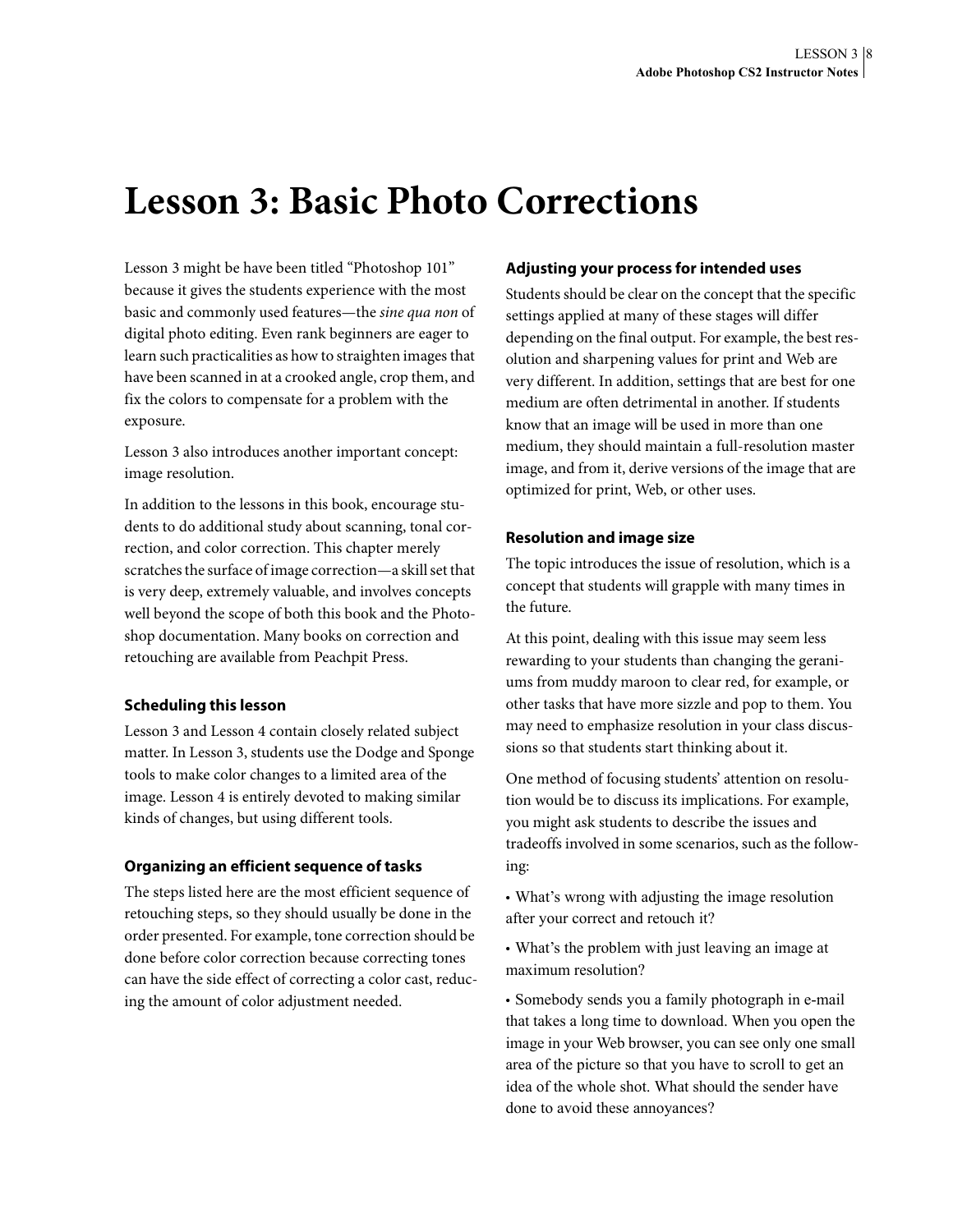**•** What's so terrible about making the file as efficient as possible and then scaling it up to the size you want?

**•** How do you increase resolution? Or can you?

#### **Straightening and cropping an image**

Students may want to know how to crop without locking proportions. To do that, simply delete the dimensions in the options bar.

#### **Adjusting the tonal range**

Beginners will often adjust tones by going straight to the Image > Adjustments > Brightness/Contrast commands, probably because the command names sound like familiar TV controls. However, it's best to discourage use of Brightness/Contrast for most situations.

The Levels and Curves commands can make an image lighter or darker while preserving the lightest highlights and darkest shadows. Because of the way Brightness/ Contrast works, it's far more likely to delete useful tonal information, especially in highlights and shadows.

Students may ask what the Brightness/Contrast command is for. Because it performs linear changes on an image's tones, it can be very useful when working with non-image channels such as masks. But it isn't very useful when handling photographic images. In other words, beginners are not likely to need to use the Brightness/Contrast command.

#### **Removing a color cast**

A 24-bit monitor is needed to see a color cast. For best results, that monitor should also be calibrated, otherwise it may not be clear whether the cast is in the monitor or in the image.

For students who have some familiarity with earlier versions of Photoshop, you can explain how the Auto Color feature makes it unnecessary to create an adjustment layer and tinker with the Color Balance by hand. It is still possible to use those techniques in Photoshop CS2, but it's not necessary unless the situation is special or you are trying to create unusual effects.

#### **Replacing colors in an image**

Be sure students understand that they should complete general tone and color corrections before they perform specific color corrections such as the Replace Color command or using the Color Replacement tool.

#### **Adjusting lightness with the Dodge tool**

When using the Dodge, Burn, or Sponge tools, the key to believable results is subtlety. Suggest to your students that they use these tools at low Pressure/Exposure settings and build up their effects gradually.

#### **Adjusting saturation with the Sponge tool**

Caution students about saturating a color past the point that the output medium can handle. This can easily happen on print jobs, since most colors will exceed the CMYK gamut long before they appear oversaturated on a monitor. You can show students how to watch out for over-saturation by using the Proof Colors and Gamut Warning commands on the View menu.

#### **Apply the Unsharp Mask filter**

You might suggest that the Threshold value should be increased for surfaces that would become too grainy if sharpened at a Threshold value of 0. For example, it's common to set the Threshold to a value of 8 or higher for skin areas.

#### **Saving the image for four-color printing**

You might make the following points about converting to CMYK:

**•** The way Photoshop converts to CMYK depends on the CMYK Working Space in the Color Settings dialog box. For example, if the Settings chosen at the top of the Color Settings dialog box are U.S. Prepress Defaults, the CMYK Working Space is U.S. Web Coated (SWOP). When working on a job for press, students should always confirm with their printer which CMYK working space is the best match with the printer's equipment.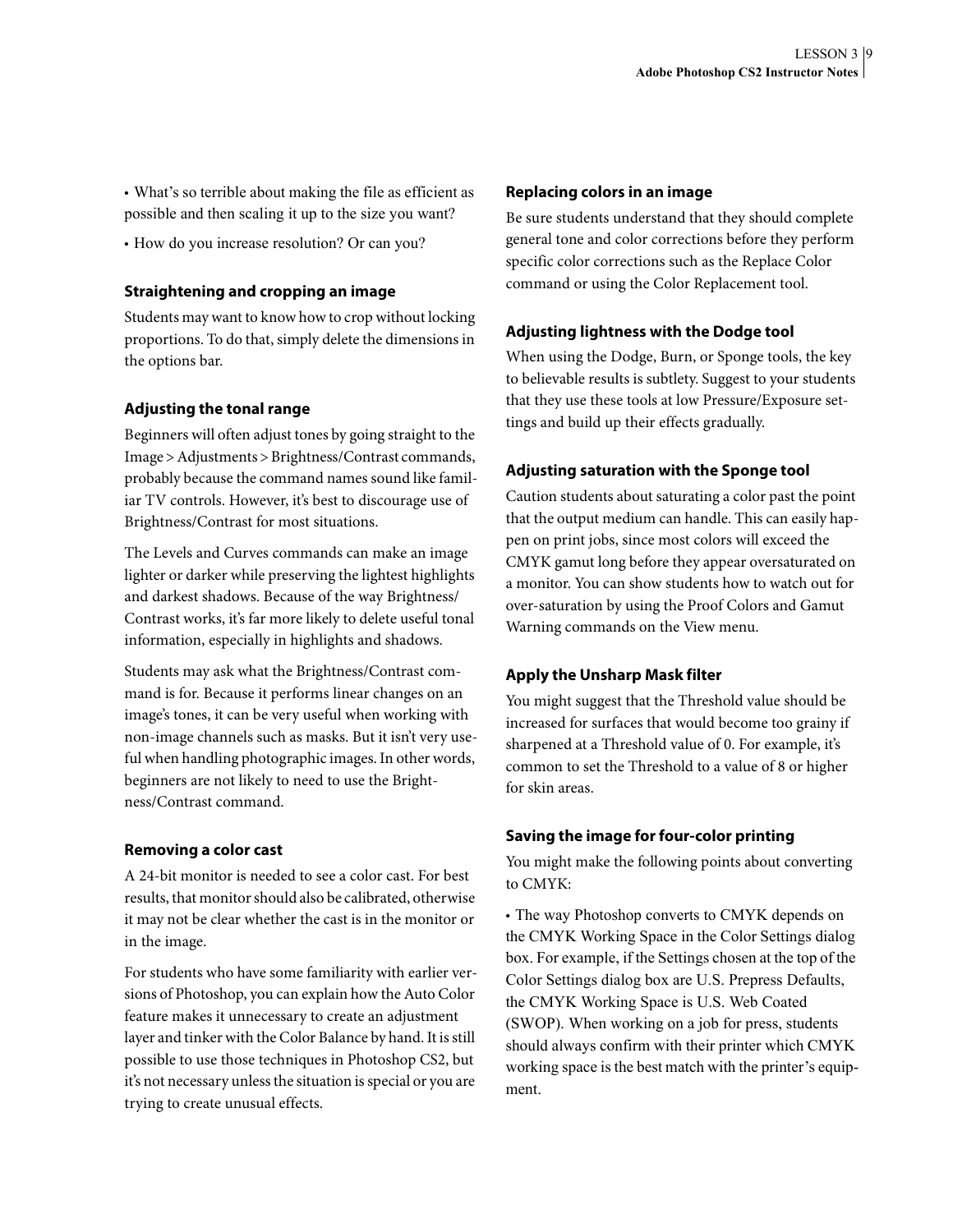**•** The appearance of an image after converting to CMYK is often disappointing. Overall saturation is usually lower and some colors may shift. Reassure students that Photoshop is simply being honest about what colors can actually be achieved in the CMYK gamut (assuming that all Color Settings are set correctly).

**•** The Byte Order setting in the TIFF Options dialog box isn't usually critical because most professional graphics programs (such as Adobe products) read both Mac and IBM PC byte orders.

#### **Supplementing the lesson**

You may want to demonstrate the difference between using the Levels command and using a Levels adjustment layer (a concept not introduced until Lesson 11). You'll have to assess the readiness of your class to absorb this added information.

If you decide that your students can handle this, start your demonstration with two copies of the same image. On the first image, use the Levels command to apply three dramatic changes, pressing OK after each change. Do the same thing with the second image, but using the Levels adjustment layer. Then compare the histograms of the two images. The histogram of the image edited with the adjustment layer should show that far more tonal levels were preserved.

Before converting the final, corrected RGB image to CMYK, tell your students to choose File > Save As, and save a copy of their work using a different filename.

#### **Review questions**

The following questions are not in the student's *Classroom in a Book*.

1 In the Replace Color dialog box, how do you select the color to be replaced?

2 How can you lighten a small area of an image?

3 What is a color cast, and what's the fastest, surest way to remove it from an image?

4 Why do some images need to be converted to CMYK?

#### **Review answers**

1 Click the eyedropper on the color you want to change.

2 Use the Dodge tool.

3 A color cast is an imbalance in the color of an image, which might be caused by anything from problems with the camera exposure settings to the deterioration of the original photograph scanned in to create the image file. The simplest way to remove the color cast is to choose Image > Adjustments > Auto Color. The Auto Color command automatically reads and corrects the color balance in the image.

4 An image must be converted to CMYK in order to print properly on a CMYK printing press.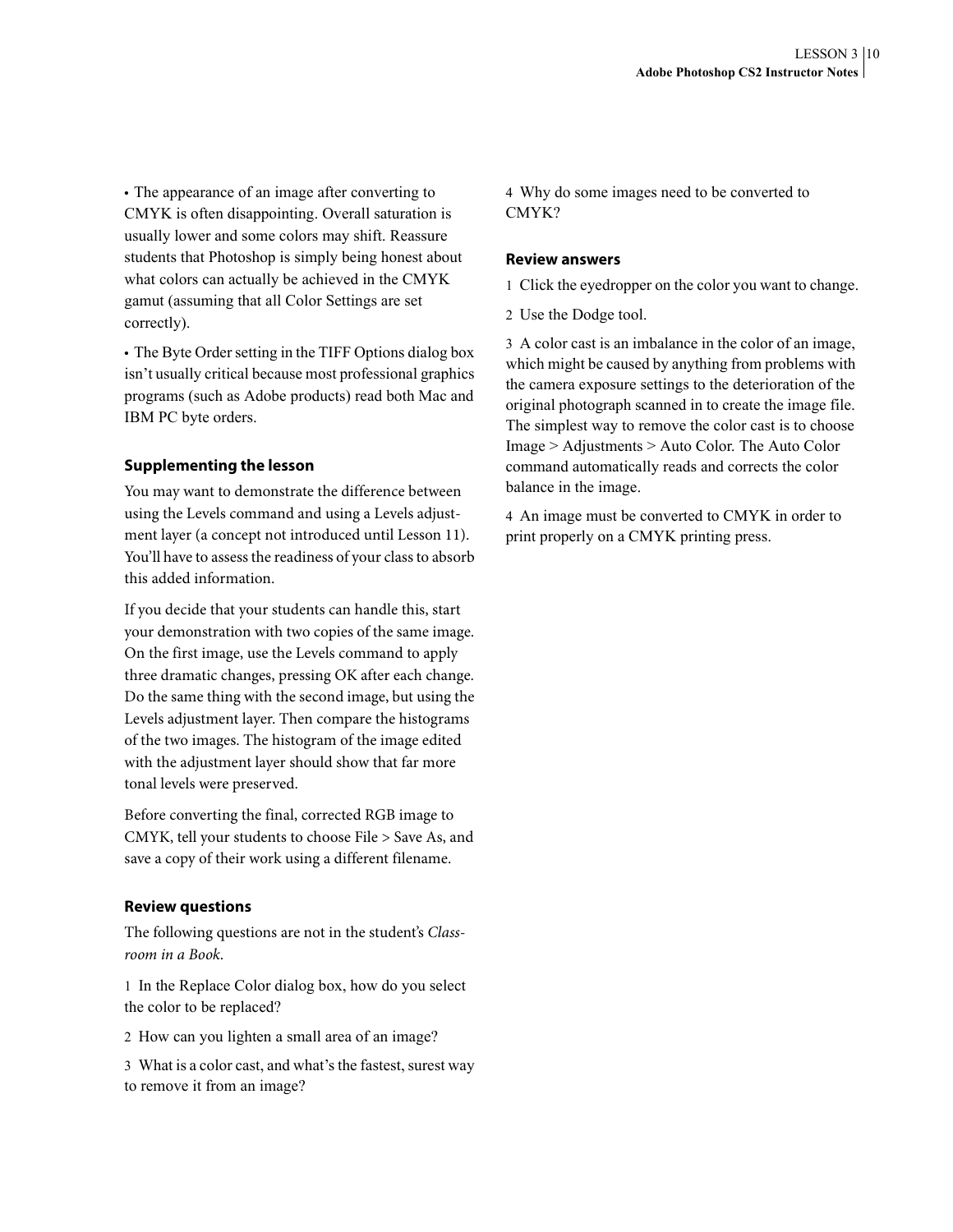# **Lesson 4: Retouching and Repairing**

In this lesson, students learn the basics of touching up a photograph. The lesson presents the concepts of resolution, cropping, tonal and color correction, retouching, and sharpening.

Although this lesson covers three different retouching projects instead of just one, the tasks are relatively easy to do and understand. Be aware of that when you budget your class time.

#### **Scheduling this lesson**

In this lesson, students will learn two very simple but less familiar techniques—making a selection and working in an image with multiple layers—that aren't covered in depth until Lesson 5 and Lesson 6, respectively. However, the use of these techniques is so elementary that it should not present a serious problem. In addition, if your schedule requires you to combine this with another lesson, it makes sense to combine this lesson with Lesson 3, "Basic Photo Corrections," which serves as a foundation for this lesson. You could even skip to Lesson 8 after this lesson, and then proceed to Lessons 5, 6, and 7 afterward.

#### **Goals for this lesson**

At the end of their session, the successful student is able to explain the uses of and differences between the Clone Stamp tool, the Spot Healing Brush tool, Healing Brush tool, and Patch tool. The student also knows how to create snapshots and use them to compare versions of an edited image.

#### **Repairing areas with the Clone Stamp tool**

Encourage students to work in short strokes with the smallest brush size that makes sense. If the brush size is too large or the strokes are too long, areas of the image will start to visibly repeat, and the image will no longer look natural.

#### **Using the Healing Brush to remove flaws**

When using the Healing Brush, students are instructed to leave the Sampled option selected as the Source (on the tool options bar). However, you might ask them to speculate about the Pattern option. Then you can invite them to experiment with that option, selecting a pattern in the Pattern pop-up, and applying the pattern to an image with the Healing Brush tool or Patch tool. This applies the pattern according to the properties of the selected retouching tool. Be sure to tell your students to discard their experimental changes before continuing with the lesson.

#### **Comparing the retouching tools**

Usually, students have little trouble understanding how the Clone Stamp tool and Spot Healing Brush tools work after they get some hands-on experience with them. However, even after students become competent in using the Healing Brush tool or Patch tool, they may have difficulty explaining how the tool does what it does.

If this lack of understanding makes some of your students uneasy, you might explain to them that the Healing Brush and Patch tools have to do with reading the texture and color information separately. Thus, Photoshop collects texture information about the area selected to be the resource for the retouching (such as the unblemished areas around the rock climber) and combines it with information about color it collects from the area designated to be retouched to create unique results.

If the students don't care why the tools work, there's no need to require them to understand or explain it. As long as they can use the tools comfortably, that's fine.

#### **Review questions**

The following questions are not in the student's *Classroom in a Book*.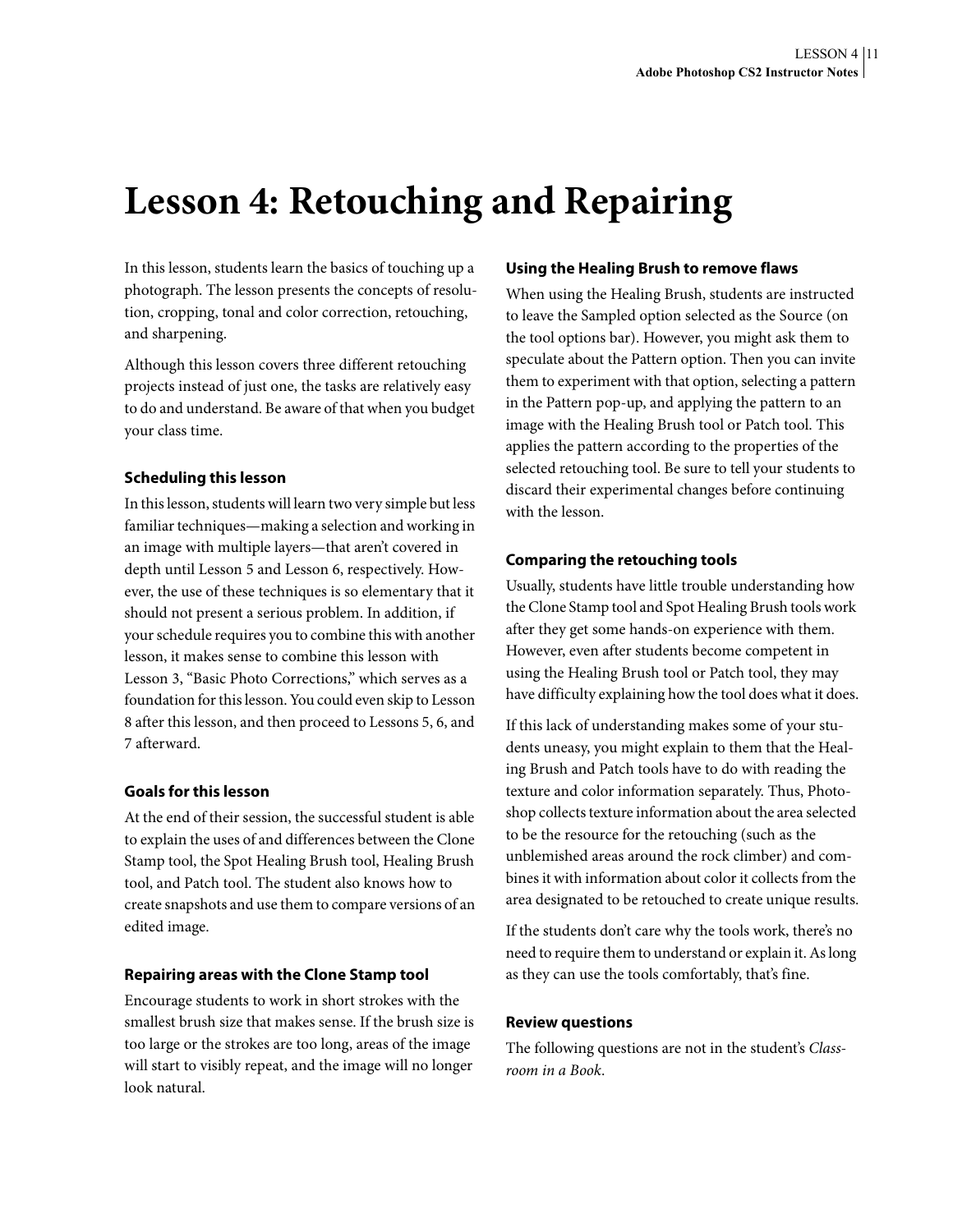1What's another way, besides using snapshots, to safeguard your retouching work?

2Name one advantage of using the History Brush tool to restore images.

#### **Review answers**

1You can safeguard your retouching work by performing it on a duplicate layer of the original image. When you finish retouching, you can blend the two layers. This enhances the results, making your touch-up work look more natural and realistic.

2The History Brush lets you restore limited areas of an image. As a result, you can keep the successful retouching effects you've made to some areas of the image and restore other, less satisfactory retouching areas to a previous state, and then redo them.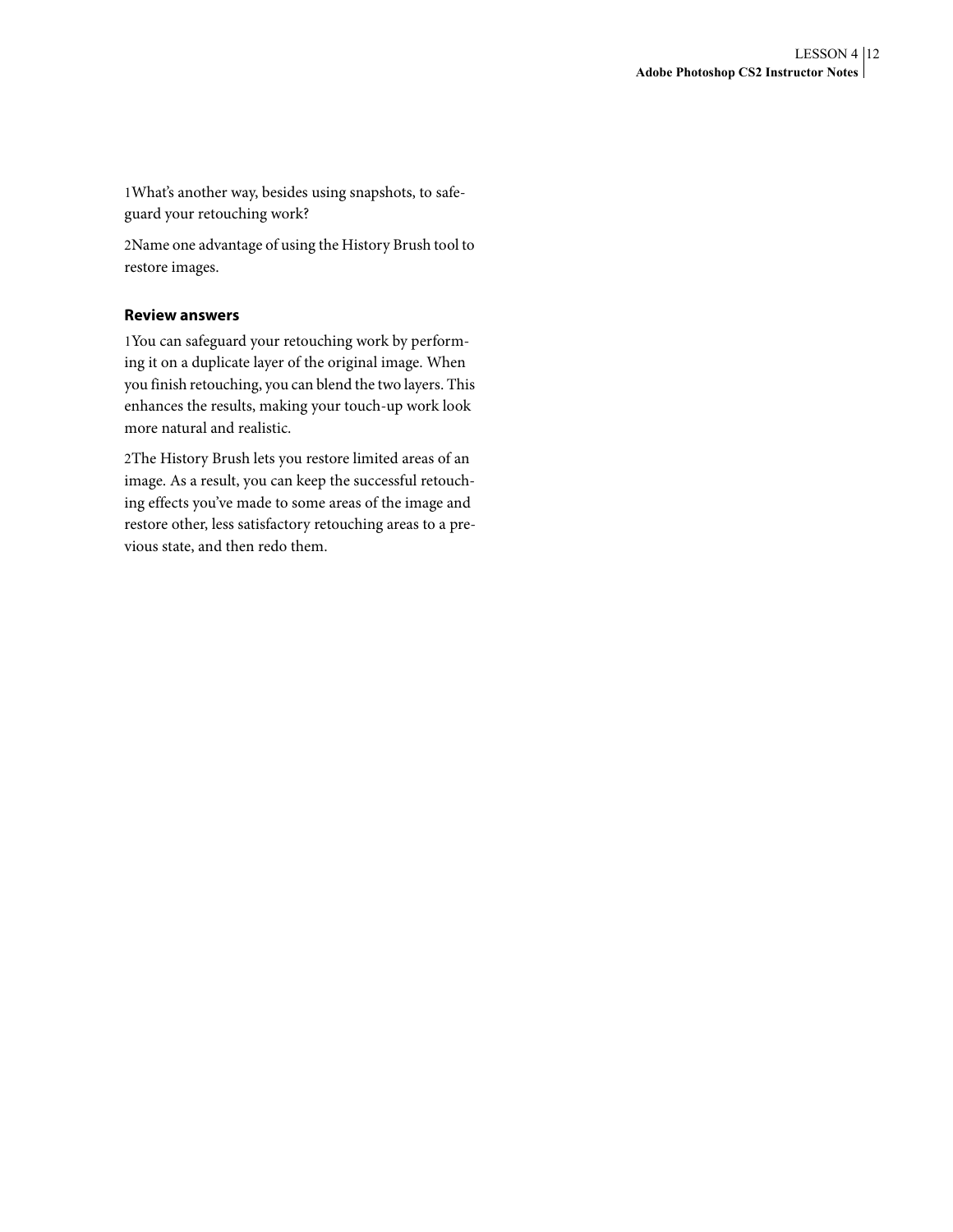# **Lesson 5: Working with Selections**

Selecting is a critical skill necessary for precise control over corrections and effects. This lesson provides students with an in-depth understanding of selection tools, options, and techniques.

Emphasize to your students the importance of mastering selection skills. Students can avoid a great deal of editing rework and produce higher-quality results just by knowing the best way to select an area and how to adjust and fine-tune a selection.

#### **Goals for this lesson**

At the end of this lesson, you students should be able to describe the strengths and limitations of the various selection tools, to demonstrate how to transform a selection, and to accurately distinguish between the pixels within a selection and the selection itself.

The techniques for selecting are pretty easy in themselves. However, the concepts of selecting, selection borders, and selected areas leads to more complicated ideas and processes, such as masking, alpha channels, and so forth. It is imperative that your students be completely comfortable with their mastery of selection procedures before they move on to more advanced lessons.

The next level of advancement for this topic comes in Lesson 7, when students work with masks.

#### **Selection tool overview**

The Single Row Marquee and Single Column Marquee tools are useful for correcting special cases, such as wiping out film scratches and scanner artifacts.

#### **Selecting and deselecting an area of an image**

You may want to ensure that your students understand the difference between moving a selection and moving pixels, because it's easy for beginners to confuse the two.

#### **Moving selection contents**

There are a several transformation commands in the menus, but they all require you to think ahead. Suggest to the students that in most cases they might want to go for the Free Transform command first, for several reasons. It can perform any transformation (so you don't have to think about which command to choose), and it can transform interactively, which means it's the most fun and intuitive way to transform. The other transformation commands are most useful when a precise transformation is required, such as an exact horizontal flip.

Be alert for potential confusion about the transformation command on the Select menu: Transform Selection, should your students discover it. The difference between this command and the transformation commands on the Edit menu is that the Edit commands transform the pixels in the selection. In contrast, Transform Selection (on the Select menu) is the command to choose when you want to transform the selection border *without* altering the pixels. You may want to demonstrate this difference. They both come in handy, but using the wrong one can be frustrating.

#### **Selecting and deselecting an area of an image**

You might emphasize the importance of deselecting. In Photoshop, you can't deselect an area just by clicking a spot outside the selection or by selecting a different tool, as you can do in many other applications, from word processors to Web browsers.

This may seem to your students like a disadvantage at first—because it seems to add an extra step. You might explain its benefits are central to the advanced uses of Photoshop. The advantage of making a selection is that you can then apply a change to the selected area, often by using another tool. How ridiculously counterproductive would it be if selecting a new tool caused the area to be deselected?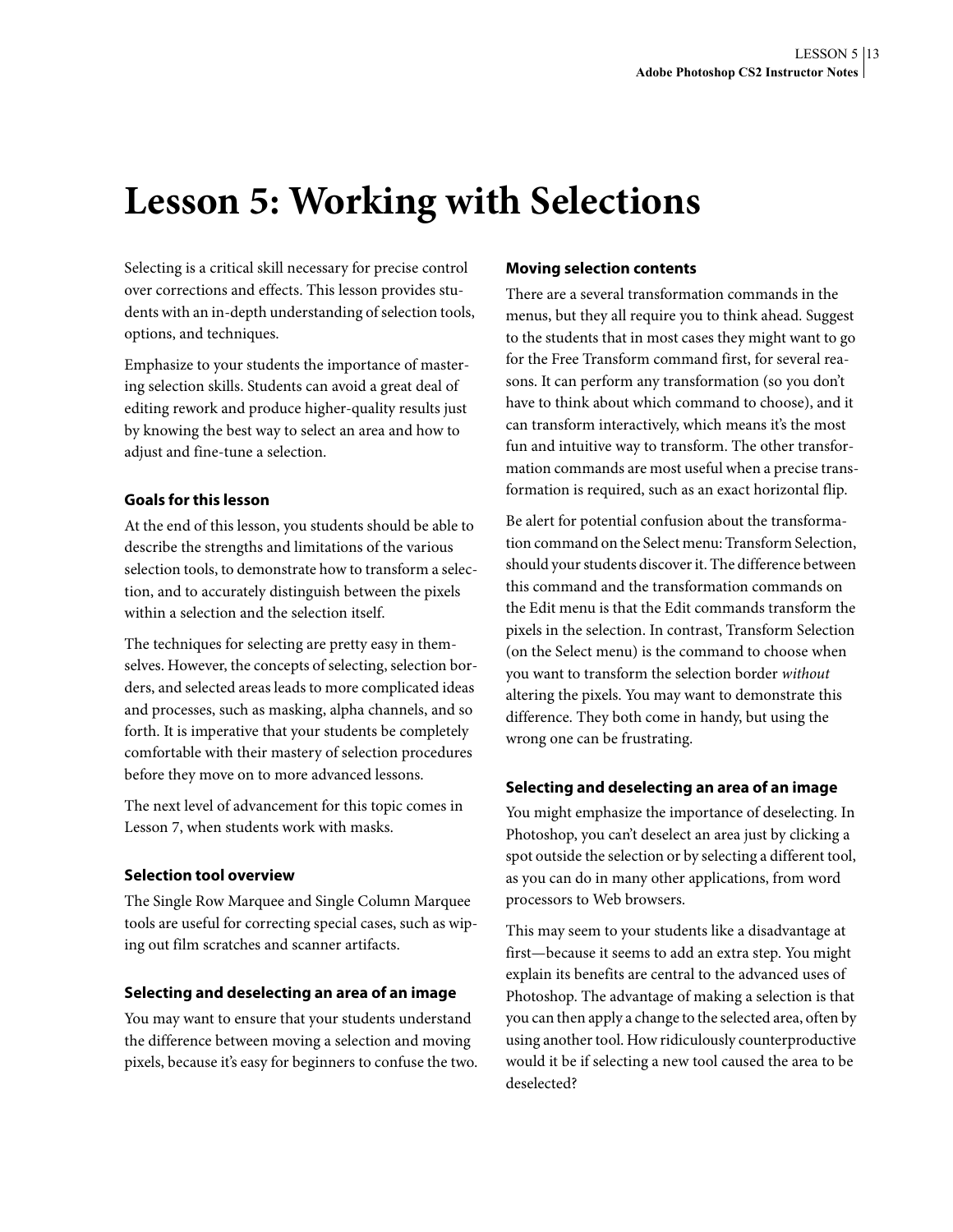You might remind your class that the "extra step" is also a safeguard. Intricate selections can time-consuming. Because you must actively deselect, you cannot accidentally deselect something that you have painstakingly selected.

#### **Selecting with the Magic Wand tool**

For a complete understanding of the magic wand, have the students observe how the selection changes when they:

- **•** Change the Tolerance value in the options bar.
- **•** Leave the Tolerance value unchanged, but click pixels of different values

#### **Moving and duplicating simultaneously**

You might brainstorm with your students about other uses of this technique in combination with using Shift key to constrain movement, such as when creating Web buttons or other repeating patterns.

#### **Combining selection tools**

This is a good section in which to point out the flexibility of Photoshop when making selections. Some students may find selecting to be a tedious and stressful operation if they feel they have to get it absolutely right the first time. If you observe this, reassure the students by telling them that it isn't necessary to achieve a perfect selection right away. Point out that as Photoshop users become experienced, they'll perform a selection in multiple passes. On the first pass, an approximate selection is good enough. On subsequent passes it's simply a matter of using any combination of selection tools and techniques (such as the ones in this topic) to fine-tune a selection until it's perfect.

#### **Cropping an image and erasing within a selection**

You may want to point out how the Crop tool can be customized in the tool options bar for precise crops.

#### **Review questions**

The following questions are not in the student's *Classroom in a Book*.

- 1 Which selection tools can draw straight lines?
- 2 What's the fastest way to make a semicircular selection?
- 3 How do you move a selection with the keyboard?
- 4 If you make a selection and you missed an area, what's the fastest way to correct it?
- 5 How do you switch from the Magic Wand tool to the Magic Wand Plus tool or the Magic Wand Minus tool?

#### **Review answers**

1 The Polygon Lasso tool, or the Lasso tool when you hold down Alt/Option.

2 With the Elliptical Marquee tool, hold down Shift and draw a circle. Then with the Rectangular Marquee tool, hold down Alt/Option and draw a rectangle over half of the circle to subtract it from the original circular selection.

3 Nudge a selection by pressing the arrow keys.

4 Just press Shift and use any selection tool to add the missing area.

5 You must use keyboard shortcuts to select these tools because there is no pop-out list on the toolbox for the Magic Wand tool. To add to a selection with the Magic Wand Plus tool, hold down Shift and click the Magic Wand tool on the area you want to add. To subtract, hold down Alt (Windows) or Option (Mac OS) and click.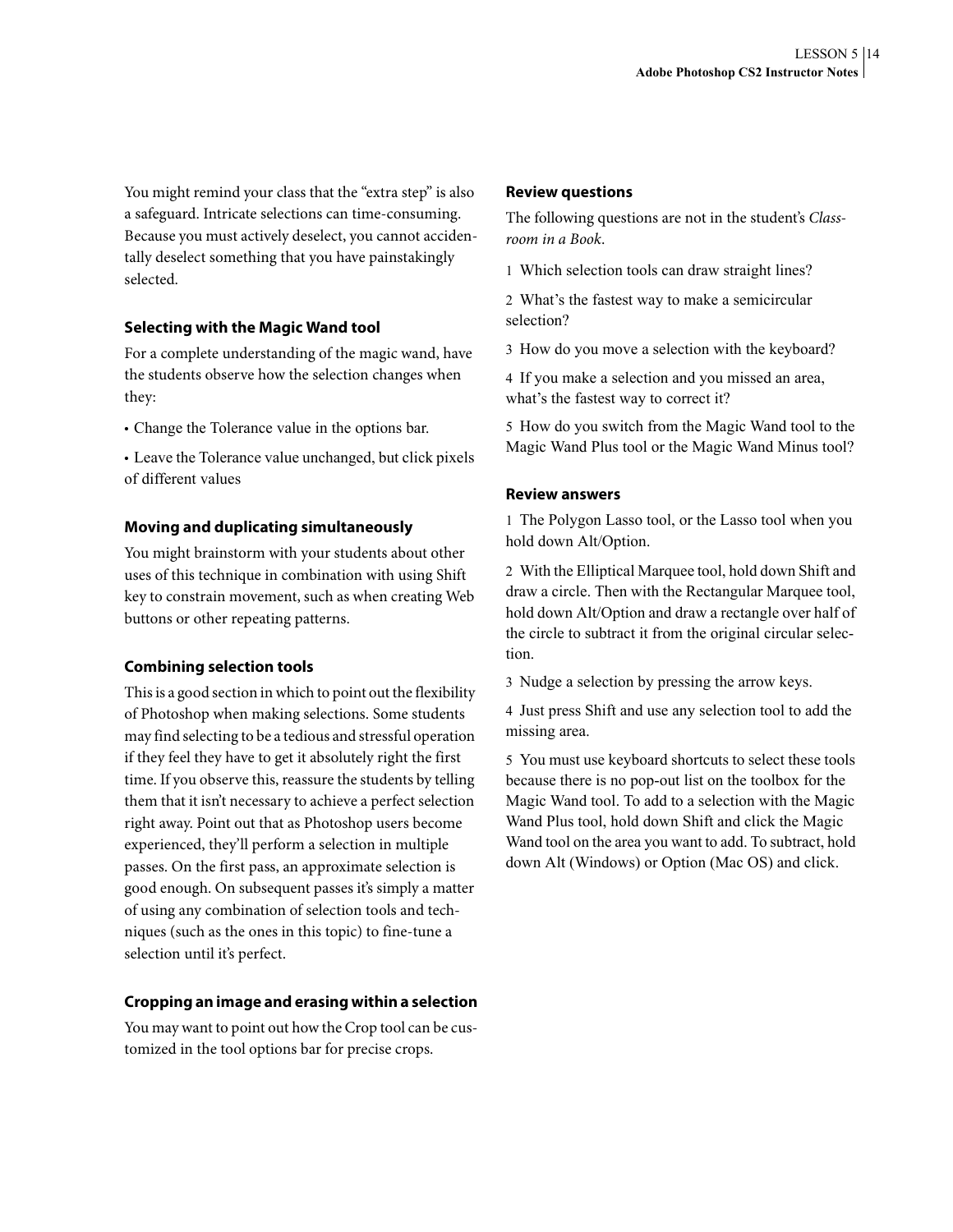# **Lesson 6: Layer Basics**

Layering is one of the key features of Photoshop. Using layers, students can take full advantage of the digital nature of Photoshop to create complex images with sophisticated visual richness.

Beginners often see Photoshop as a simple digital version of a painting canvas or photograph, but this view does not do justice to the potential of the Photoshop application or the opportunities it provides the user.

#### **Goals and objectives for this lesson**

Your goal in this lesson is to move your students from treating the screen as a single canvas (either blank or containing an image) to thinking of it in terms of a structured document with parts (layers) that can be edited independently. Successful students will understand that thinking in terms of layers gives them the flexibility to change their mind at any time, adapt work at the last minute to incorporate client-requested changes, leverage files to create alternate versions of an image within the same file, and to do other things that would be a great deal more trouble on a real paint canvas or in a darkroom.

As subordinate objectives for this lesson, aim to make students able to correctly explain the following concepts and to describe their importance or relationships to other aspects of the lesson:

- **•** Basic types of layers (background, image, text)
- **•** Transparency (transparent pixels)
- **•** Opacity (semi-transparency of pixels)
- **•** Stacking orders of layers
- **•** Visible layers and hidden layers
- **•** Active (selected) layers and inactive layers

#### **Getting started**

Now that the students have completed a few lessons, many of them probably feel confident enough to start Photoshop without even reading the "Getting started" section. This might be a good time to reinforce the idea of restoring default preferences at the beginning of each lesson.

#### **Renaming and copying a layer**

Here is one of the key benefits of layers. By keeping the shell, letter, paper texture, and photo images each on its own layer, they can be reused in other documents very easily and never have to be tediously extracted from a busy background.

#### **Selecting and removing some pixels from a layer**

A common stumbling block for the novice Photoshop user is forgetting that a layer must be active (selected) in order to be changed.

Sometimes students who are used to working in applications such as Adobe Illustrator or Adobe InDesign think that they can just click an item they know is on a separate layer to make that layer active. For example, a student might assume the clicking the door or the garden background of the lesson image file might switch the active layer to the one containing that subject matter.

The good news is that because a selection border is independent of the pixels shown inside it, users can apply a selection to another layer just by clicking the layer name in the Layers palette.

#### **Changing the opacity and the mode of a layer**

If the concept of blending mode isn't clear to the students, you might want to explain that blending mode determines *how* layers combine, while opacity determines *how much* layers combine.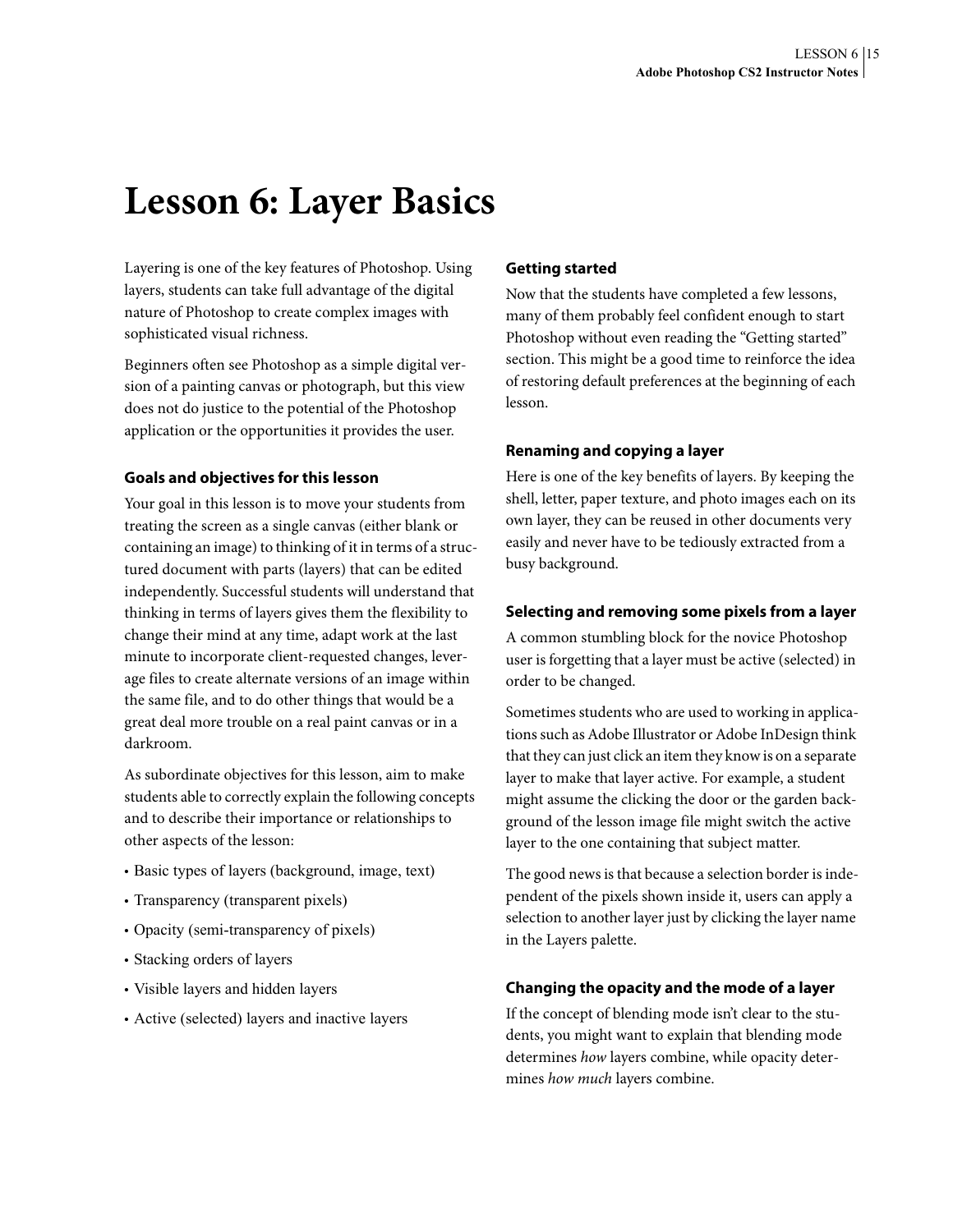It's a good idea to break out the different levels of opacity and blending modes here.

You might want to ensure that students understand that both opacity and blending mode are options not just for layers, but for layer effects and painting tools, too. Because of all the combinations, it can be confusing to determine exactly how to apply or edit an image. Suggest that students apply blending modes and opacity in the following sequence:

- **•** Blending mode by layer
- **•** Opacity by layer
- **•** Blending mode by effect
- **•** Opacity by effect
- **•** Blending mode by tool
- **•** Opacity by tool

The reasons for this suggested order are:

**•** Blending mode has more of a fundamental effect on appearance, so it should be adjusted earlier.

**•** Opacity is a good tool for lowering the intensity of an existing effect, so it's good to adjust later.

**•** Layer blending mode/opacity and styles can be changed at any time, so they should be adjusted first so that you can change your mind.

#### **Adding a gradient to a layer**

This lesson introduces students to the use of the buttons or icons at the bottom of a palette. You might remind students that these are convenient shortcuts for commands available elsewhere in the user interface: on menus (such as File or Edit), context menus, and palette menus. However, many of the palette buttons include extra functionality, such as the ability of the New Layer button to duplicate a layer that you drag onto it.

It's a good idea to make sure that students understand the difference between Foreground to Transparent and Foreground to White.

#### **Applying a layer style**

You may want to do a quick demonstration to point out the advantages of layer styles over traditional filters. Make a copy of an image. On the first image, apply a layer style (such as Drop Shadow), and on the second image, apply the same effect with a traditional filter. Show how the layer style is easily editable while the traditional filter is not. Point out that many of the long, complicated recipes for special effects covered in older Photoshop books are no longer necessary because you can now apply an instant and editable layer style to achieve the same effect. Students should develop an attitude of looking for the most efficient way to do things.

Caution students that the single-key shortcuts in Photoshop (such as V for Move tool, C for Crop tool) don't work when you're entering text because they enter characters in that mode. Make sure they learn how to exit text-editing mode so that they can safely switch to other tools. For example, Ctrl-Enter (Windows) or Command-Return (Mac OS) will apply changes and exit text mode, while Esc will cancel changes and exit text mode.

#### **Flattening and saving files**

When preparing files for use in a page layout program, it's best to use flattened copies of files because take up less space and are more widely compatible with other applications.

Students must understand that once a file is flattened, there is no way to un-flatten a file. That is as impossible as un-baking a cake into its original ingredients. This is why all users should archive an un-flattened (layered) original of their work, in case something needs to be changed.

You may want to point out that there is an Always Maximize PSD and PSB File Compatibility preference under Edit > Preferences > File Handling. If this is selected, Photoshop always saves a flattened version with the file. However, it's usually recommended that this be turned off, because it makes a file take up more disk space.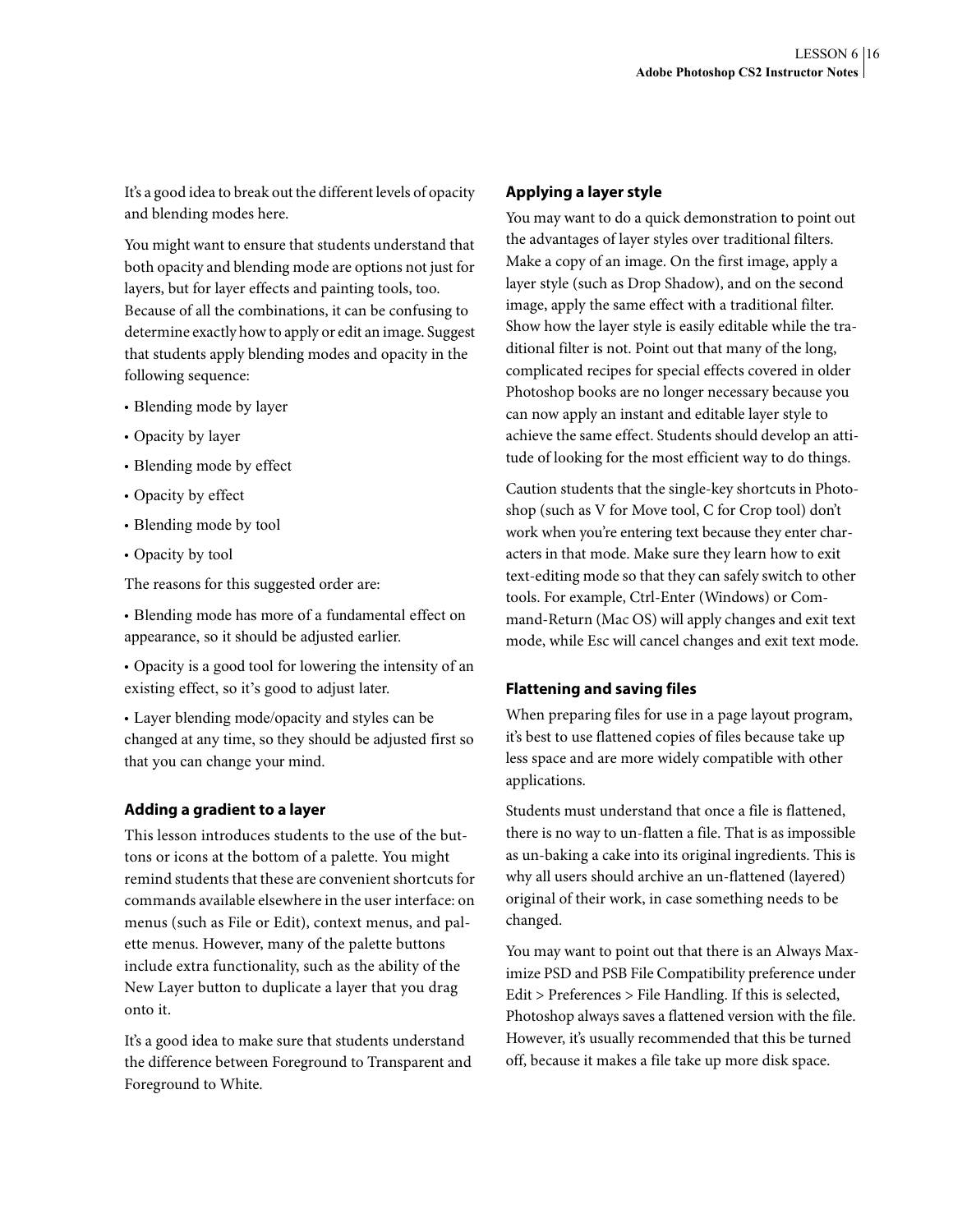#### **About layer comps**

You can challenge students to think of other ways that layer comps would bea time-saving or practical advantage. There's more use of layer comps in Lesson 15, for the creation of a GIF animation. The examples for useful times to use layer comps given in this lesson and in Lesson 15 are simple, making the concept easy to grasp, and students should have little trouble imagining other scenarios in which layer comps would prove useful.

#### **Supplementing the lesson**

If your students are eager to learn more about layers, you might invite them to explore the options at the top of the Layers palette (the blending mode pop-up menu, Opacity, Fill, and Lock options).

In addition, you can emphasize the importance of knowing which layer is active by having the students experiment with this. One easy and dramatic way to do this is to make a duplicate layer of a single-layer image file by dragging the original layer onto the New Layer icon at the bottom of the Layers palette. Then, in the Layers palette, select the lower layer so that it is the active layer. Select any color from the Swatches palette and then use the Paintbrush tool and drag it around the image. Because the active (lower) layer is hidden behind the duplicate layer, the display in the image window appears unchanged. However, when you click the eye icon for the upper layer to hide it, the paint strokes you made early are now revealed on the lower layer.

You can set up another demonstration by selecting half an image and choosing Layer > New > Layer via Cut so that you have half the original image on one layer and half on another. Then create a selection border that overlaps the boundary between the two halves. When you make changes (such as to move, transform paint, burn, or dodge) to or within the selection, ask your students to explain why you get the results you do.

This lesson is also a good time to introduce a related feature: the capability to auto-select a layer using the Move tool. Have your students select the Move tool, and then select the Auto Select Layer check box on the tool

options bar. Then, when they click in a multilayer image files—such as the 06start.psd file—the layer of the object under the pointer is selected automatically when clicked by the Move tool. This is a convenient way to select a layer for movingand transforming it. Also, have students try right-clicking (Windows) or Control-clicking (Mac OS) anywhere in a multilayer image with the Move tool. The context menu that appears lets them select any layer.

#### **Review questions**

The following questions are not in the student's *Classroom in a Book*.

1 What's the easiest way to change the appearance of a layer?

2 How can you change the way in which layers combine visually?

3 How can you make a layer partially transparent?

4 How can you remove pixels of a specific color range?

5 Suppose you have a selection border perfectly drawn around an area of the image you want to work on, but discover that the wrong layer is active. What do you do now?

6 Give an example of how you might exploit the fact that selection borders in Photoshop are independent of the pixels within them.

#### **Review answers**

1 Apply a layer style, which can include any number of effects and is reversible at any time.

- 2 Apply a blending mode.
- 3 Change the opacity of a layer.
- 4 Use the Magic Eraser tool.

5 Easy—you just find the name of the layer you really want in the Layers palette and click it to make it active. The selection border now applies to the pixels on that layer, so you can continue with your work.

6 Answers will vary, but one example might be for cutting identical "holes" in multiple upper layers to reveal that shape in a lower layer. Another example will be evi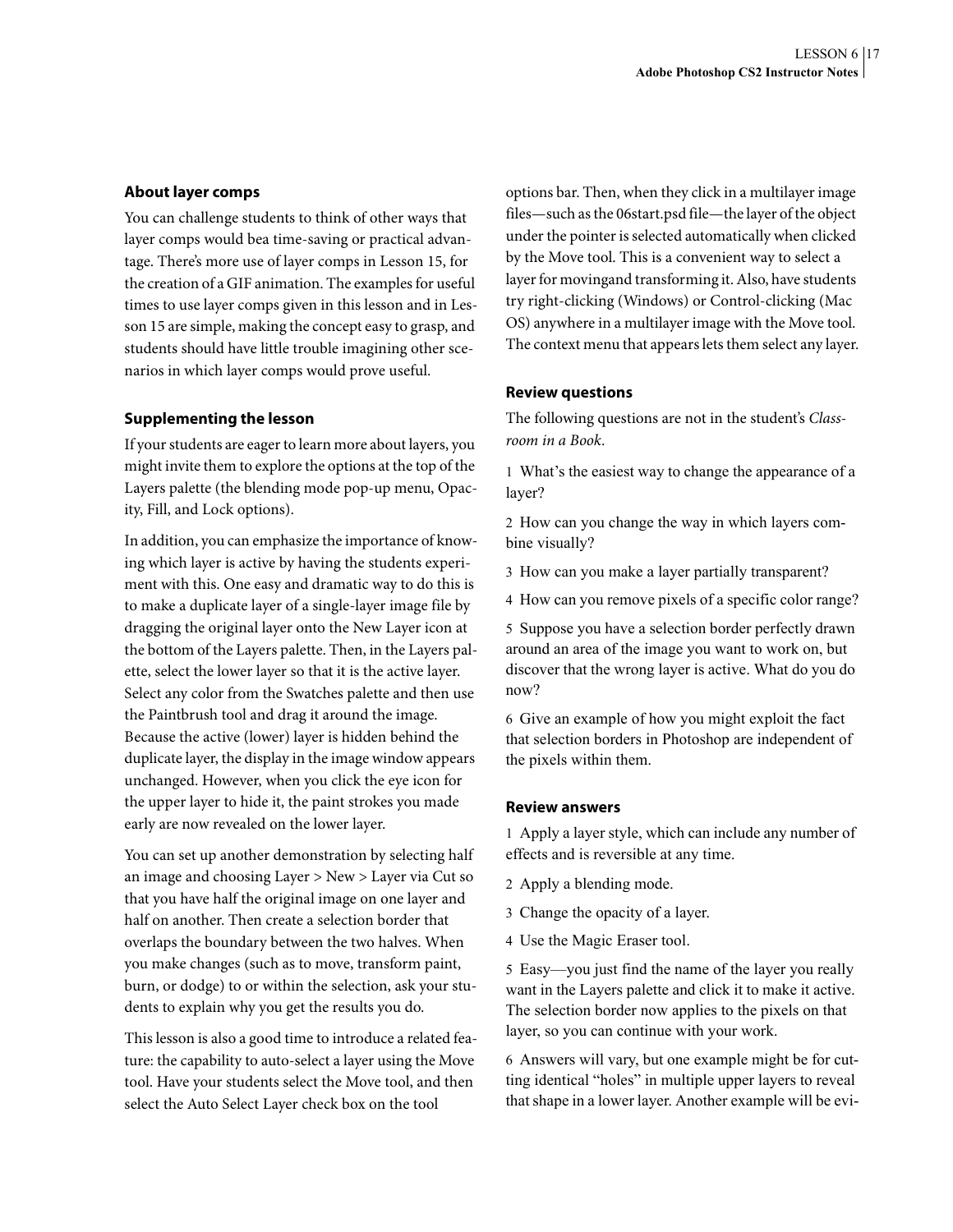dent later, when they do Lesson 12: to repeat a shape by applying filters or other properties in another part of the image without reproducing the original selection contents.

Students may suggest many ways to use the independent selection border, some of which we may not have thought of ourselves. You might make note of their suggestions, and then revisit this question at the end of Lesson 6 and ask them if they can do all these same things using alpha channels.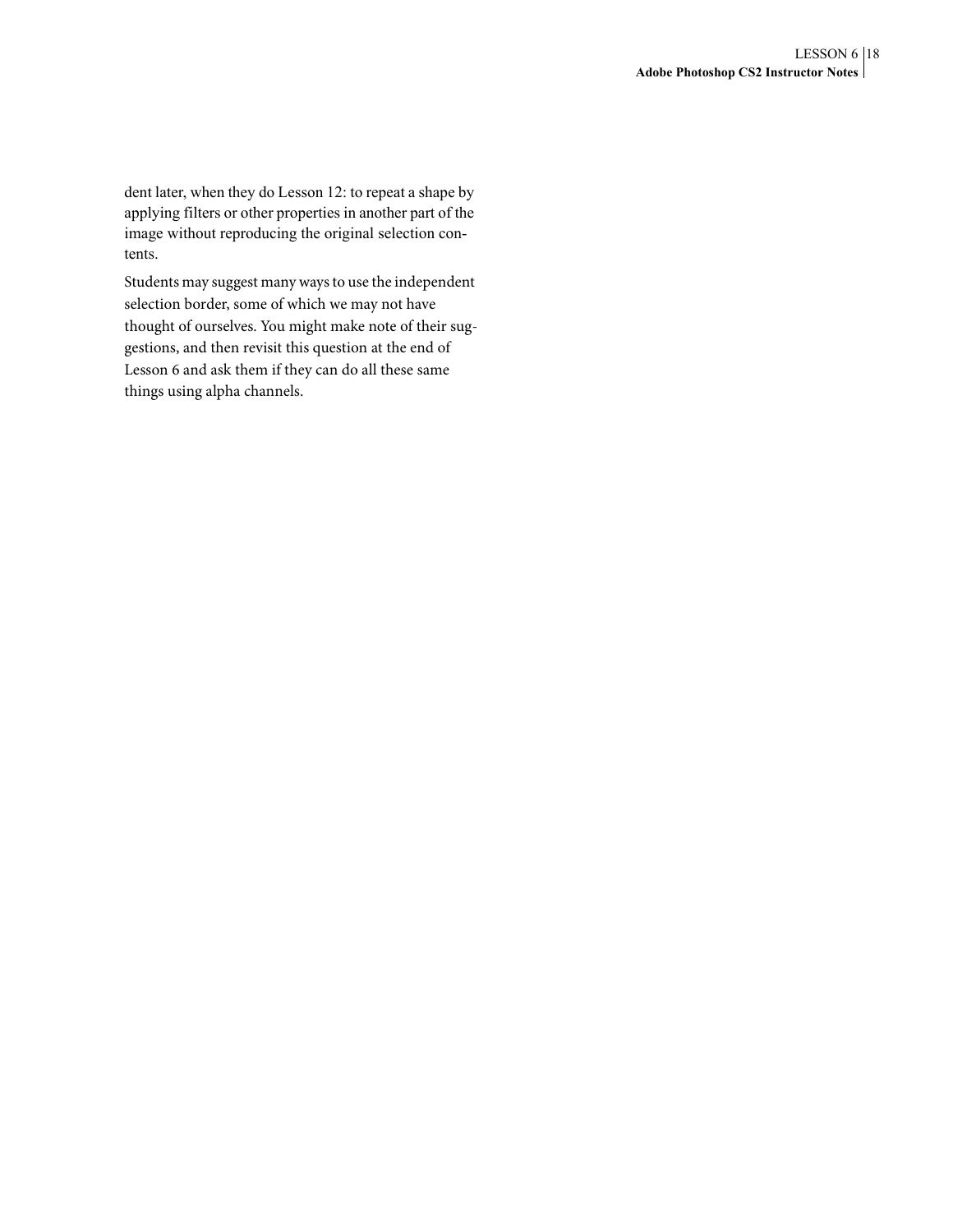# **Lesson 7: Masks and Channels**

Masks are a powerful way to control both where and how much an effect changes an image. This lesson guides students through the various levels of the extensive Photoshop masking features. Students start with the easy-to-use Quick Mask. Then they learn about the relationship between selections, masks, and channels.

This lesson builds on Lesson 5, "Working with Selections," so make sure your students are competent in that area before launching into Lesson 7. The next level of advancement for this skill area will follow in Lesson 10, which builds on both Lessons 5 and 7.

#### **Working with masks and channels**

To a beginner, the differences among selections, Quick Mask mode, channels, and layer masks can be very confusing. You might explain it in terms of the following key differences:

**•** Quick Mask mode is fundamentally a selection marquee that's shown in a different form. Both are temporary because they disappear as soon as the current selection is changed.

**•** An alpha channel (a channel used for selection) is like a Quick Mask that can be saved with the document, but it doesn't apply to any layer until you load it as a selection.

**•** Make a distinction between alpha channels and the channels that make up the printable image (for example, the Red, Green, and Blue channels in an RGB image). You apply alpha channels to image channels.

**•** A layer mask is an alpha channel that's tied to a specific layer. Layer masks aren't covered in this lesson, but you'll want to keep this distinction in mind when layer masks appear later in the book.

#### **Creating a quick mask**

Quick Mask mode is great for students because it's much more forgiving than drawing a selection marquee. In Quick Mask mode, there is never any danger of accidentally "dropping" a carefully drawn selection.

#### **Extracting an image**

Caution students that they should always use the Extract feature on a copy of an image, because areas affected by the Extract feature are not simply hidden, but completely removed from the file.

#### **Extracting an object from its background**

Students may find the Highlighter tool easier to use if they understand that what they are doing is helping Photoshop recognize the edges of the object that they want to isolate.

#### **Applying effects using a gradient mask**

It's important for students to understand that this is not just an exercise about using a gradient to fade an effect. The real point of this is that you can use shades of gray in a channel or mask to control the intensity of an effect anywhere in an image. Darker parts of a channel will apply an effect more intensely. You may want to demonstrate another common example of this—using a feathered circular mask to create a vignetting effect.

#### **Supplementing this lesson**

One of the concepts that might benefit from additional emphasis is the idea of loading a selection. Although students rarely have difficulty following the directions for doing this, some of them forget how it was done with equal ease. They'll do this again later in the book, when they're working in ImageReady.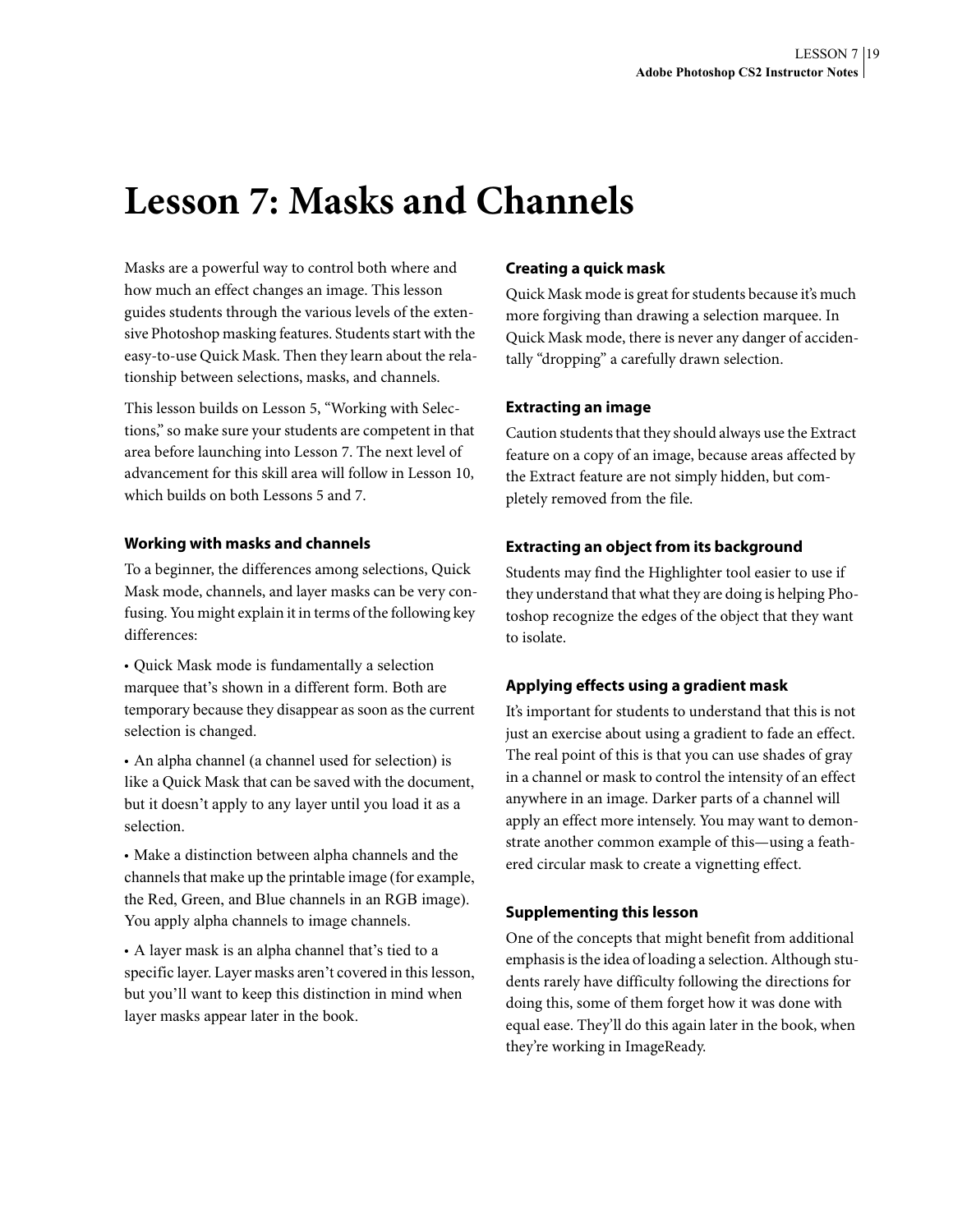#### **Review questions**

The following questions are not in the student's *Classroom in a Book*.

1 How does painting with black, white, and gray in a channel affect an image?

2 How does the Extract feature recognize an edge?

3 How do you apply a saved mask to an image or layer?

#### **Review answers**

1 Black areas completely protect an image from changes. White areas are completely subject to change. In gray areas, lighter areas are more subject to change than darker areas.

2 Extract recognizes an edge by finding where the contrast is highest within the area you highlighted.

3 Choose Select > Load Selection, and then select the mask (alpha channel) you want to use. For other methods and shortcuts for loading saved selections, see the sidebar on page 202 of *Adobe Photoshop CS2 Classroom in a Book*.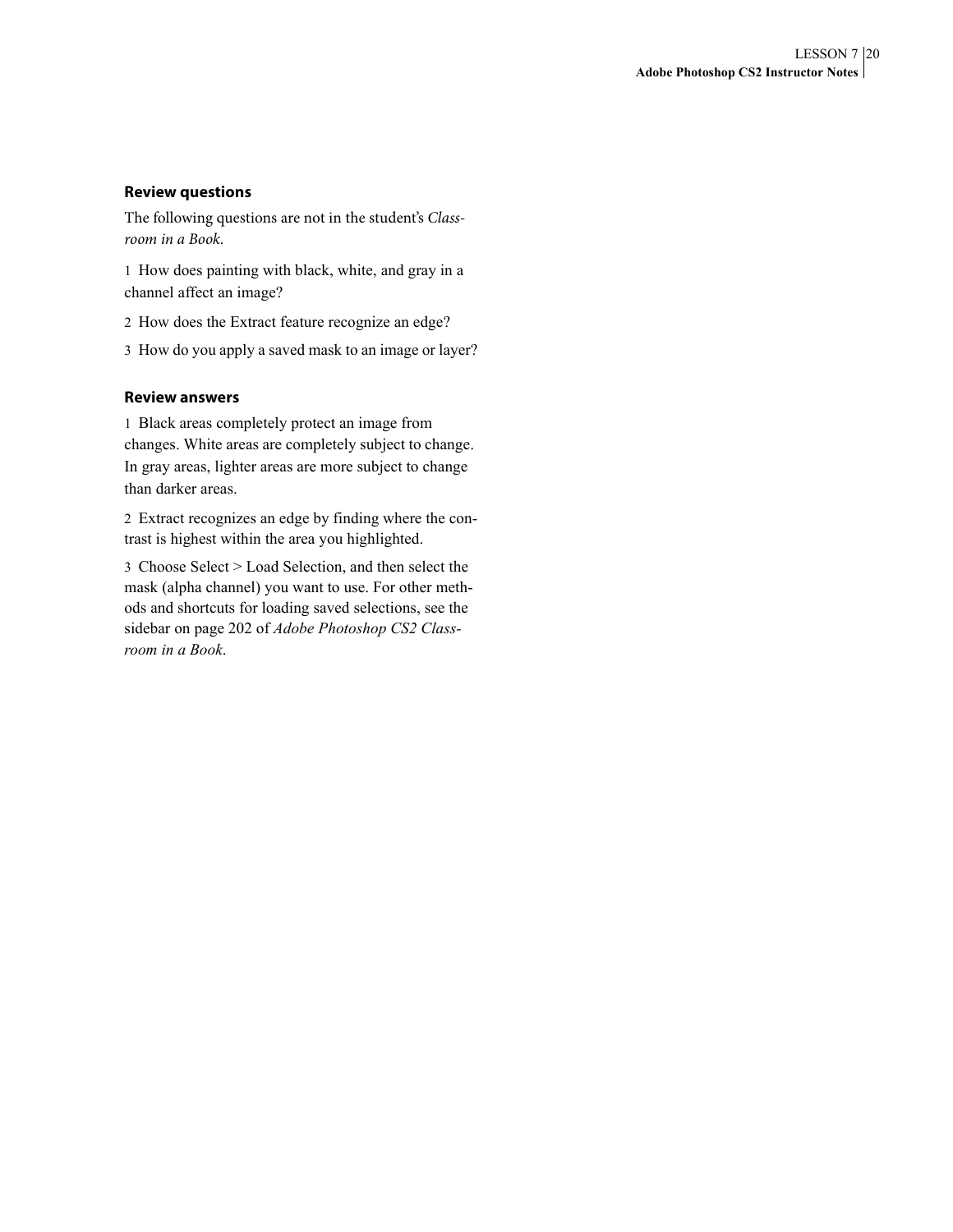# **Lesson 8: Correcting and Enhancing Digital Photographs**

The use of digital photography is growing phenomenally among creative professionals as well as hobbyists, and Photoshop has many, many features that streamline the handling and routine processing of digital photographs. From correcting red-eye to adjusting Camera Raw settings, this lesson covers a span of beginner to advanced digital image-editing techniques. Be prepared for this lesson to generate a lot of interest among your students.

#### **Goals and objectives for this lesson**

Your goal in this lesson is to give your students a wellrounded understanding of how they can perform many routine corrections to digital photographs. This lesson is aimed at the advanced hobbyist and/or professional photographer who wants to use Photoshop to clean up images captured by digital cameras. Most of the topics and techniques have to do with basic image clean up- eliminating red-eye and adjusting the white point and other settings of Camera Raw images, but it also includes some more advanced techniques, such as the Lens Correction and Vanishing Point filters.

#### **Getting started**

This lesson builds on the techniques that were covered in Lessons 3 and 4, and as such, you may want to consider teaching it on the heels of those lessons, and then proceeding to Lessons 5 through 7.

#### **Processing camera raw files**

Camera raw is a digital image file format that is fast growing in popularity because it gives photographers control over image data that previously was determined by the camera. Many digital cameras support the Camera Raw format, which allows photographers to adjust white point, tonal range, contrast, and many other settings directly in Photoshop. Emphasize to your students that Camera Raw is a flexible, powerful file format and that once they understand how to use the Camera Raw dialog box, they'll have greater artistic control over their images while still being able to preserve the original raw files.

Note that the Camera Raw dialog can be accessed from within Bridge or Photoshop. The same features and functionality are in both.

The filmstrip that appears on the left side of the dialog box when students open the three mission images will not be there when only one image is open in the dialog.

Reassure students about the yellow caution triangle that appears in the upper right corner of the images in Bridge. The warning disappears after a few seconds; it's nothing to be alarmed about. It simply appears while the settings are being applied to the camera raw image files.

#### **Reducing noise**

The noise in the portrait of the mother and son might be difficult for some students to see. Be sure to have them zoom into the sky, where it is more noticeable.

#### **Defining a grid**

Defining a grid in the Vanishing Point dialog box using the Create Plane tool is like stretching a rubber band. As the students start to click, they wrap the band around the side of the house in the image. A blue outline indicates a valid plane. Red indicates an invalid plane—Vanishing Point cannot tear off a perpendicular plane from an invalid plane. Students may simply press Backspace (Windows) or Delete (Mac OS) to delete the last node if the outline appears red. Or, after drawing, drag an corner node to adjust the plane. It will turn blue as soon as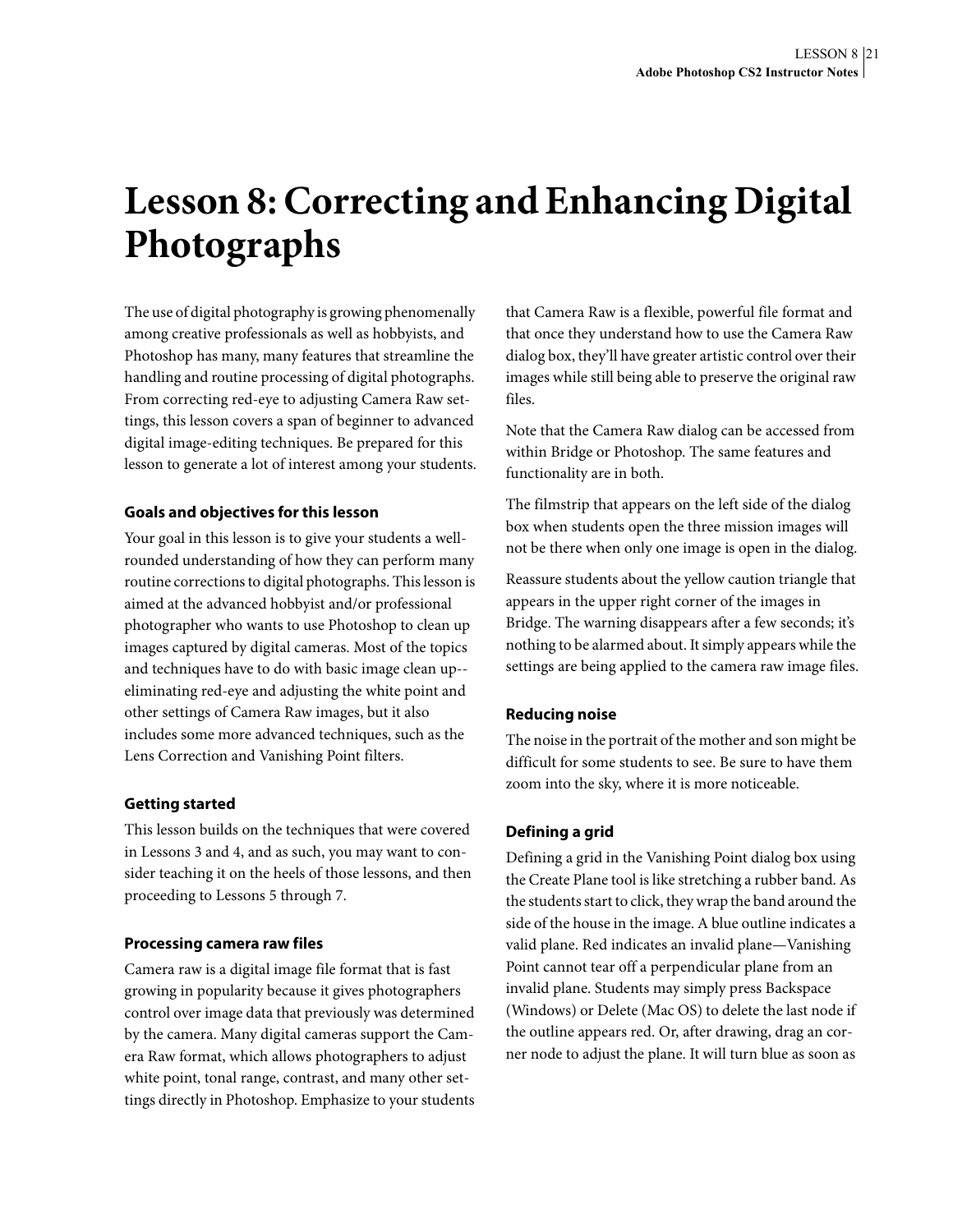it becomes valid. To help with node placement, tell students to press and hold the X key to zoom into the preview image as they place the nodes.

#### **Review questions**

The following questions are not in the student's *Classroom in a Book*.

1 What is *white balance* and when/how should you edit it?

2 What is the Vanishing Point filter and when would you use it?

3 Describe four types of camera lens distortion and how to fix them.

#### **Review answers**

1 White balance sets the color balance of the image to reflect the lighting conditions under which the photo was taken. It comprises temperature, which determines the "coolness" or "warmness" of the image, and tint, which compensates for magenta or green color casts in the image. It is the first setting you should adjust in the Camera Raw dialog, which initially displays the white balance at the time of exposure. You can choose from predefined settings, or specify custom Temperature and Tint values.

2 The Vanishing Point filter lets you define a perspective plane in an image so that you can then paint, clone, and transform images according to that perspective. You can even create multiple planes that are related to one another, and paint, clone, and transform across these planes through an image.

3 *Barrel distortion* is a lens defect that causes straight lines to bow out toward the edges of an image. *Pincushion distortion* is the opposite effect: straight lines bend inward. *Vignetting* occurs when the edges of an image are darker than the center.And *chromatic aberration* appears as a color fringe along the edges of image objects. You can fix these all of these distortions using the Lens Correction filter.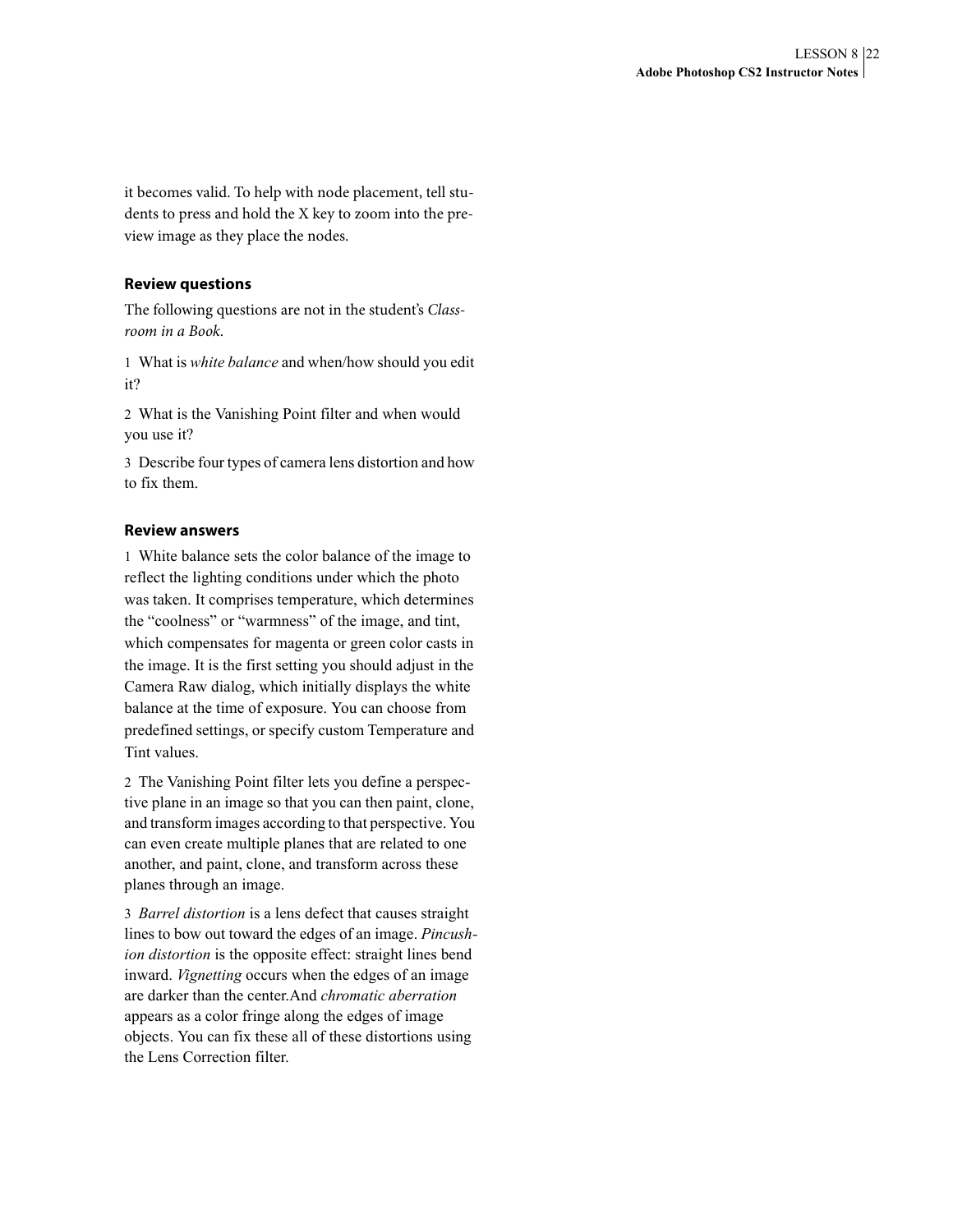# **Lesson 9: Typographic Design**

Many designers don't realize that the typographic tools in Photoshop are extremely robust and sophisticated. Among the type features are support for OpenType, extensive character and paragraph formatting capabilities, and support for a wide variety of effects and transformations (such as positioning text on a path and warping text). This lesson covers an extensive array of type features in Photoshop.

#### **Goals and objectives for this lesson**

Students who have used Photoshop over the years may be used to working on images in Photoshop, but switching to Illustrator to work on the type for their composition. This lesson is designed to show them that they don't need to switch applications to create great-looking type in image compositions. The project involves creating type for a mock-up of a label for a new product (a new brand of olive oil). If students ask why this work isn't done in Illustrator, explain that the work could be done in that application, but the idea is for designers who primarily use Photoshop to learn that they can do the same work in the application with which they're most familiar and comfortable, without switching.

#### **Scheduling this lesson**

This lesson stands on its own quite well. It doesn't have to be taught in lesson order, but students would do well to first complete Lesson 6, "Layer Basics," and Lesson 7, "Masks and Channels," before tackling this topic. Those lessons provide a solid foundation for the material covered in this lesson.

#### **Adding point type**

Students must press Enter (Windows) or Return (Mac OS) after entering the point size in the type options bar to make the setting stick (step 1). Pressing Tab or simply clicking on another option, such as the Font Family pop-up menu, will cause the size to revert to the previous value. Students may be frustrated if they don't press Enter or Return and can't get the size value to stick.

Also, make sure your students understand and remember to click the Commit Any Current Edits button (step 2). If they don't, they remain in text-edit mode. This means that the type layer name on their screen won't match the name in the book, which can be confusing to students. Also, they might have difficulty continuing with the exercise and performing other operations, such as applying layer effects. A common mistake among new Photoshop users is to not commit changes, and then try to enter more type on a new layer, but find the new type is on the *same* layer. Show them that in addition to clicking the Commit Any Current Edits button to exit textedit mode, students can press the Enter key on their numeric keypad; press Ctrl-Enter (Windows) or Command-Return (Mac OS); select any other tool in the toolbox (besides the Type tool); or click in the Layers, Channels, Paths, Actions, History, or Styles palette.

#### **Making a clipping mask and applying a drop shadow**

Students may also complain (in this exercise or others) that pressing Shift and dragging doesn't affect the drag operation—that is, it doesn't constrain movement. The effect can be subtle. They might see it better by dragging more slowly, or by dragging and then pressing Shift after they start, to see the difference. In any case, all positioning of type in this label is approximate. Text elements don't have to be perfectly centered or positioned. Students can eyeball it.

#### **Creating a design element from type**

This lesson doesn't explain much about the Anti-aliasing menu, but it's a topic that you may want to explore further with your students. Anti-aliasing lets you produce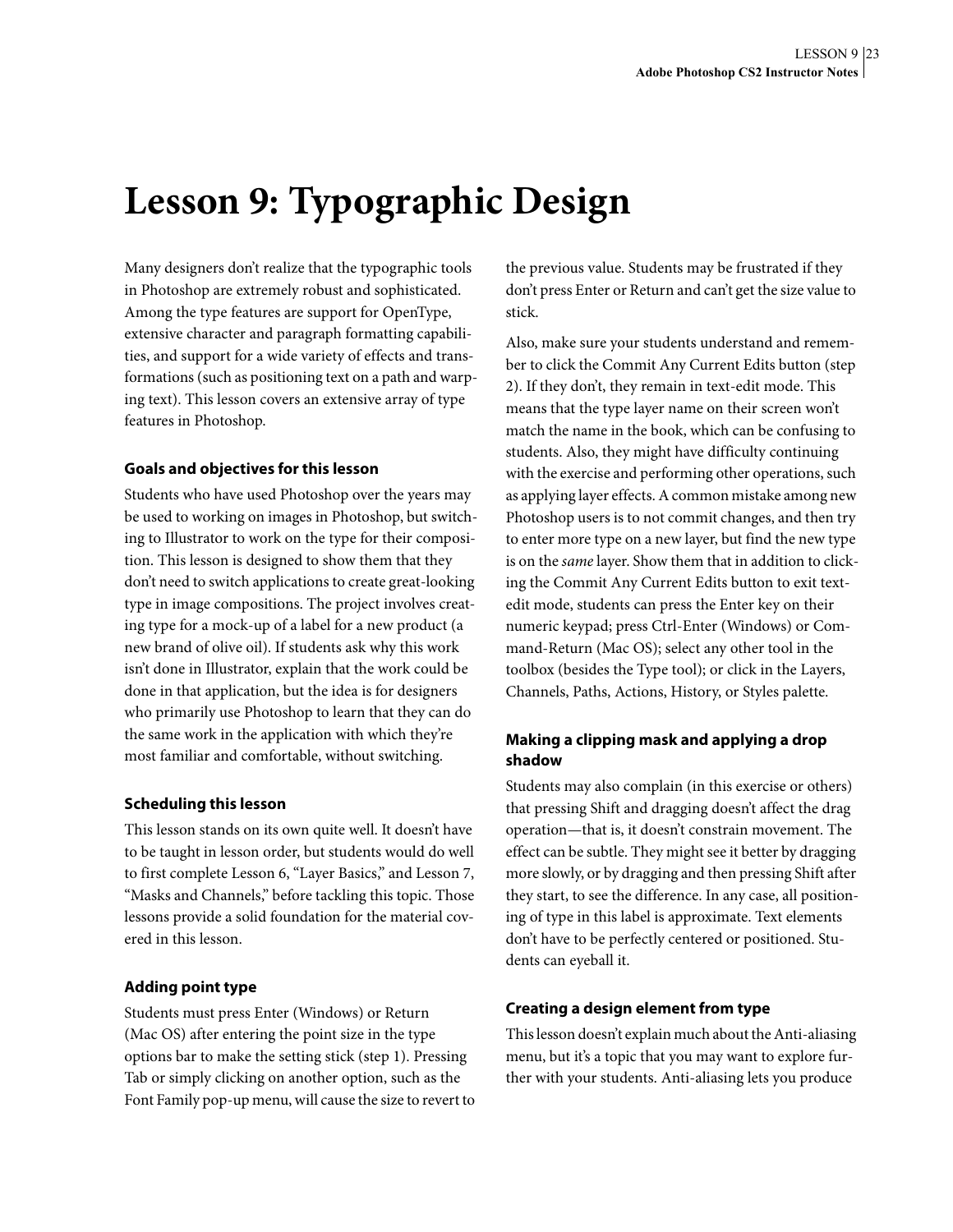smooth-edged type by partially filling the edge pixels. This causes the edges of the type to blend more smoothly into the background. The choices are:

- **•** None, which applies no anti-aliasing,
- **•** Sharp, which makes type appear the most sharp,
- **•** Crisp, which makes type appear somewhat smoother,
- **•** Strong, which makes type appear heavier, and
- **•** Smooth, which makes type appear smoother.

Sharp is a common choice for print design, and does a good job of reducing unwanted "jaggy" edges. If you'd like, have your students zoom in to the type and toggle through the various anti-aliasing settings to see the difference. Be sure to have them zoom back out to see the effect at normal size (double click the Zoom tool to see at 100%).

#### **Adding paragraph type from a sticky note**

Depending on the typeface that students choose and the exact dimensions of their text box, they may not need to compensate for gaps in the second-to-last line of the paragraph. Conversely, they may need to finesse spacing elsewhere in the paragraph. This is a good opportunity for students to play and explore the paragraph type controls as they desire.

#### **OpenType in Photoshop**

This sidebar requires jumping into Adobe Illustrator to preview OpenType glyphs. Make sure your students' computers are all equipped with Illustrator CS or CS2 before performing the tasks described. Alternatively, if you don't have the software, simply play the QuickTime movie for students. The movie comes on the Classroom in a Book CD.

#### **Warping with Smart Objects**

Dragging the warp grid may be tricky for some students. The exercise instructs students to drag guides onto the image window to assist them, but if they click the wrong handle or an off-center part of a line, the desired contour warp will easily be distorted or difficult to achieve. Tell students not to worry. They can use Control/Command-Z to undo a drag, and their warp doesn't have to be completely accurate or perfect.

#### **Review questions**

The following questions are not in the student's *Classroom in a Book*.

1 What is the function of the Commit Any Current Edits button?

2 How do you create vertical type in Photoshop?

3 What is OpenType and how is OpenType supported in Photoshop?

#### **Review answers**

1 Clicking the Commit Any Current Edits button takes you out of text-edit mode so that you can perform such operations as applying layer effects and styles.

2 Select the Vertical Type tool, hidden under the Horizontal type tool, and click and type in an image window.

3 OpenType is a cross-platform font file format developed jointly by Adobe and Microsoft. It supports widely expanded character sets and layout features, such as swashes, ligatures, and fractions. You can access Open-Type features and characters by choosing OpenType from the Character palette's pop-up menu, and then choosing from the available options.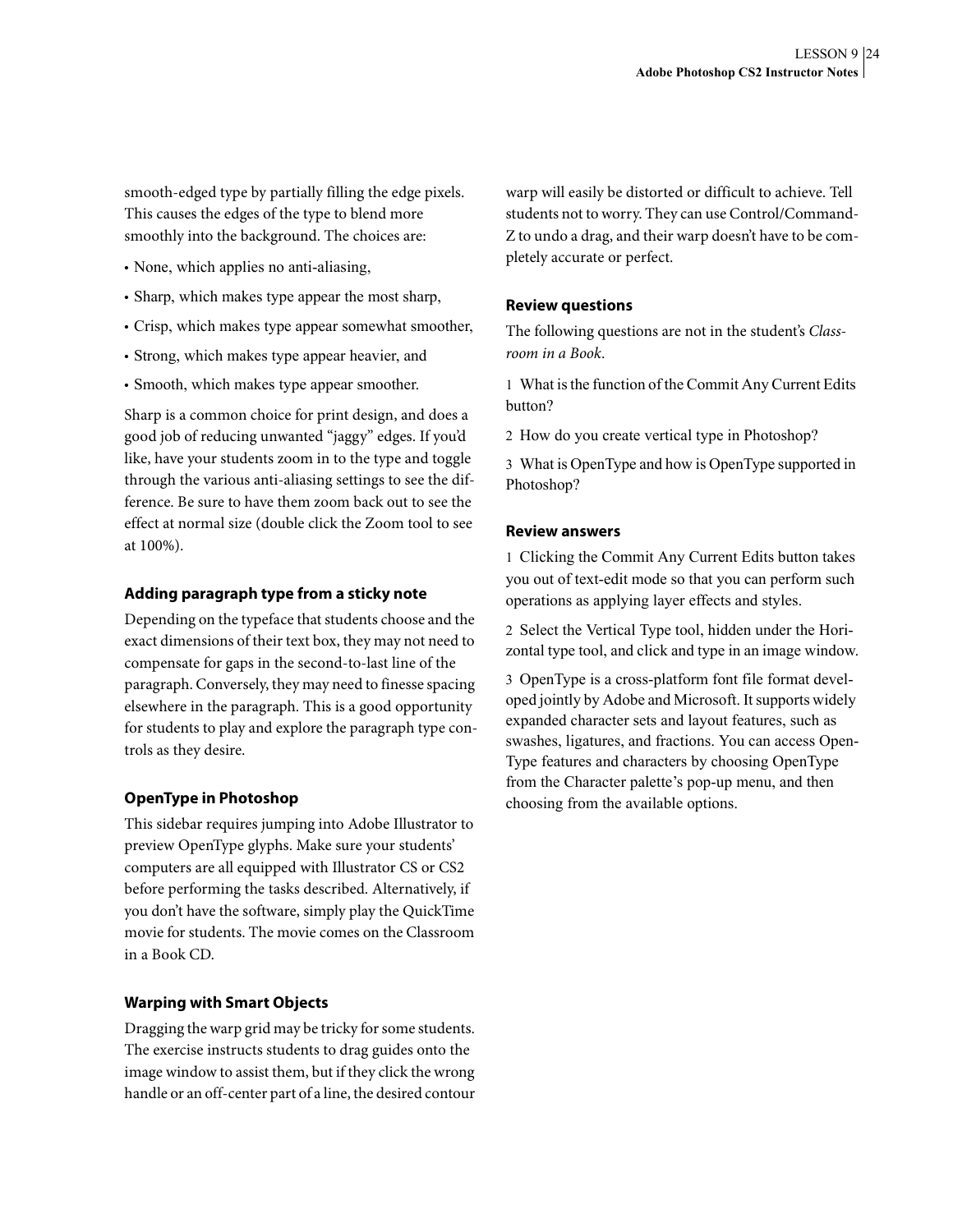# **Lesson 10: Vector Drawing Techniques**

At first glance, the Pen tool and paths may seem peripheral to Photoshop, since they are vector tools in an image-editing program. This lesson shows the value of the Pen tool as a way to make selections that are more precise and easier to adjust than with other selection tools. Students will also how to use vector paths to create complete drawings and to control transparency. Students will also be introduced to easy ways to create vector shapes, such as shape tools and custom shapes.

Students will find that the Pen tool is the best tool to use for drawing the following types of selections:

**•** Simple shapes (except regular polygons, which are best drawn with the shape tools)

**•** Synthetic shapes with smooth, regular outlines, such as a coffee mug

**•** A complex series of straight lines, like a city skyline

While all of these shapes could be drawn using other selection tools, they will be much easier to edit and refine if drawn as paths by the Pen tool.

This lesson will probably be quite easy for students who have experience with Adobe Illustrator. For them, all the introductory projects, which involve tracing shapes on the template drawings, will be primarily review. For other students, getting the hang of the Pen tools can be a frustrating and slow process.

#### **About paths and the Pen tool**

Encourage students to learn the keyboard shortcuts for the Pen tool and path drawing. As pointed out in Lesson 1, keeping one hand over the keyboard for tool switching and the other hand on the mouse can facilitate efficient, uninterrupted drawing. The most important shortcut to learn is the Ctrl (Windows) or Command (Mac OS) key for temporarily switching to the Path Selection or Direct Selection tool.

#### **Converting paths to selections**

After students finish this procedure, you might review all the ways they have learned in this and earlier lessons to create and store selections:

- **•** As selections drawn with selection tools
- **•** As alpha channel masks created with painting tools
- **•** As paths drawn with the Pen tool

You could have a discussion about when students would want to use each technique and when it might be a good idea to convert a selection from one form to another.

#### **Supplementary demonstration: shape options**

The book itself doesn't explain much about the three buttons (Shape Layers, Paths, and Fill Pixels) that appear on the tool options bar for the Pen tool and the shape tools. You could open up this topic in discussions, which would definitely be of value to your beginning students and improve their understanding of Photoshop.

The crux of the difference between the Shape Layers and Paths options is the difference between drawing a shape and drawing a work path.

The key difference between the Shape Layers option and the Fill Pixels option revolves around the distinction between vector images and rasterized images, so this makes an excellent opportunity to review and deepen your students' knowledge of these distinctions.

You can demonstrate this very simply. Before you begin, make sure that the Foreground color is either black or some color other than white.

1 Create a new file (File > New) and use one of the shape tools to draw a couple of shapes in the image: drawing the first one with the Fill pixels option selected and the second with the Shape Layers option selected.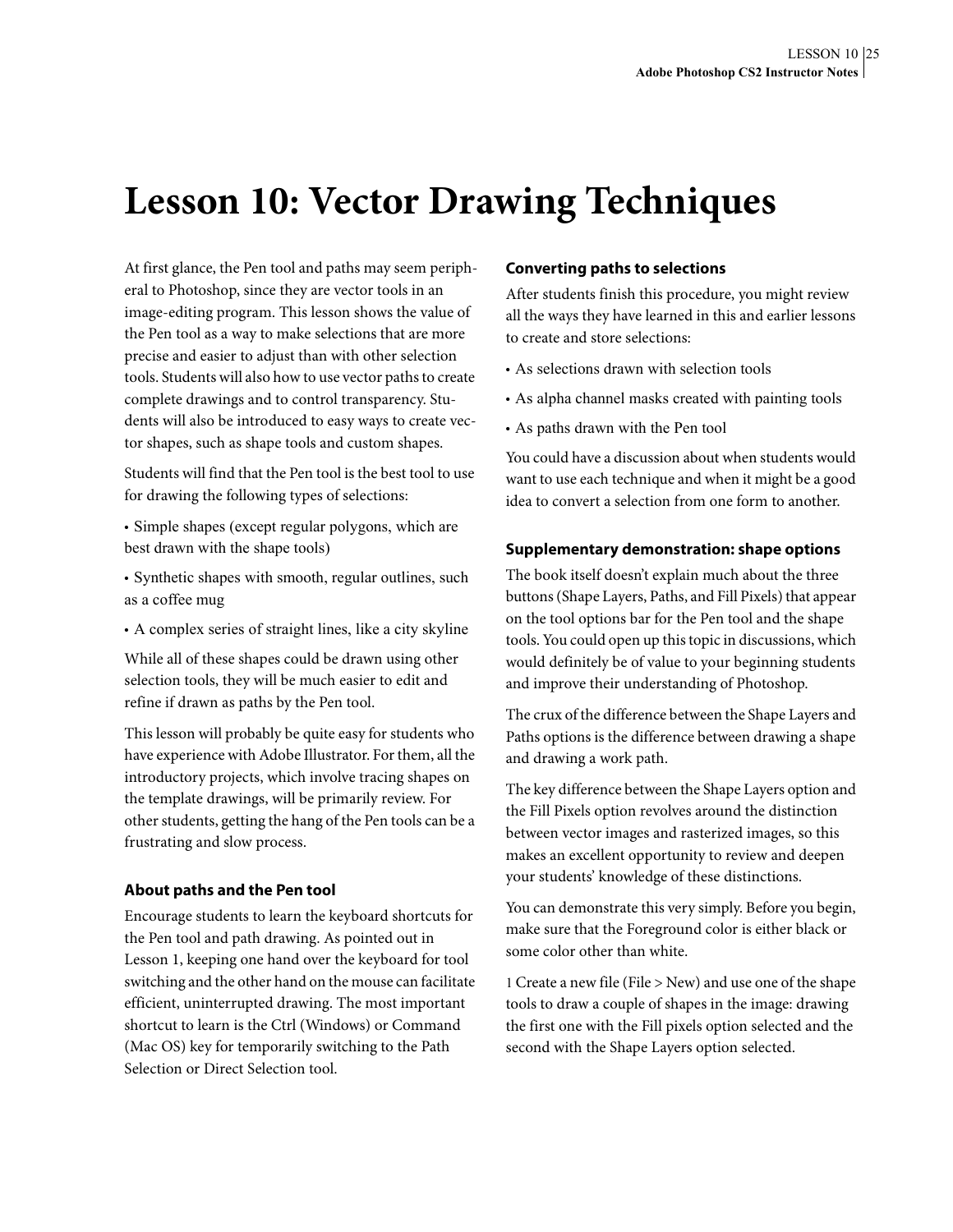2 Zoom in but make sure that you can see at least a small area of each of the two shapes. Then select the Eraser tool.

3 Select the layer with the first shape on it and try to erase it. THen select the layer with the second shape and try to erase it. Discuss the results with your class.

In the first case, the eraser will remove the colored pixels. If you've zoomed in sufficiently, the bitmap nature of the shape will be obvious. In the second case, an error message appears, saying that the contents of the layer are not directly editable—that is, they can't be erased because painting and erasing are features of rasterized images, not of vector drawings.

To illustrate the difference between the Shape Layers and Paths options, continue the demonstration, using the same simple drawing.

4 Drag the Paths palette out of the Layers palette group so that students can see both palettes simultaneously.

5 In the Layers palette, select the first layer (the one with the rasterized shape you drew).

6 Make sure that the same shape tool that you used earlier is still selected, and then select the Paths option on the tool options bar.

7 Draw the shape in the image window, making it a different size than the earlier shapes.

(Optional) You can reinforce the difference between the vector items and the bitmap shape by attempting to add an anchor point to each of the three shapes you drew:

8 For each of the two vector items, in turn, do the following:

**•** Select the layer or work path in the appropriate palette (Layers or Paths).

**•** Use the Direct Selection tool to select the shape.

**•** Using the Pen tool, click anywhere along the vector path bounding the shape to add a point, and then drag the point to change the shape.

9 Try to do step 8 with the third shape, the one drawn with Fill Pixels selected, and ask your students to explain why you can't apply this change to that shape.

Now, your entire class should be able to see and accurately discuss the difference between the work path and the layer vector mask, as well as the difference between a shape and a path.

#### **Supplementary discussion**

At this point in their learning, students sometimes start to experience some confusing, so that similar functions start to overlap, merge, and intermingle in their minds. You might work with them to make sure they retain clear understandings of the distinctions, interactions, and relationships that may exist between items in the following list:

- Selections
- **•** Alpha channels
- **•** Layer masks
- **•** Work paths
- **•** Vector paths

#### **Review questions**

The following questions are not in the student's *Classroom in a Book*.

1 How do you deselect a path?

2 How do you make sure that a path is saved with a document?

3 How do you customize the Polygon tool?

4 What are the advantages of using the Pen tool to create a mask? Why not just use the Quick Mask feature, as done earlier in Lesson 7?

5 (Use only if you have completed and discussed the "Supplementary demonstration: shape options" exercise outlined in these notes with your class.) Why would the Fill Pixels option be dimmed (unavailable) when the Pen tool is selected in the toolbox?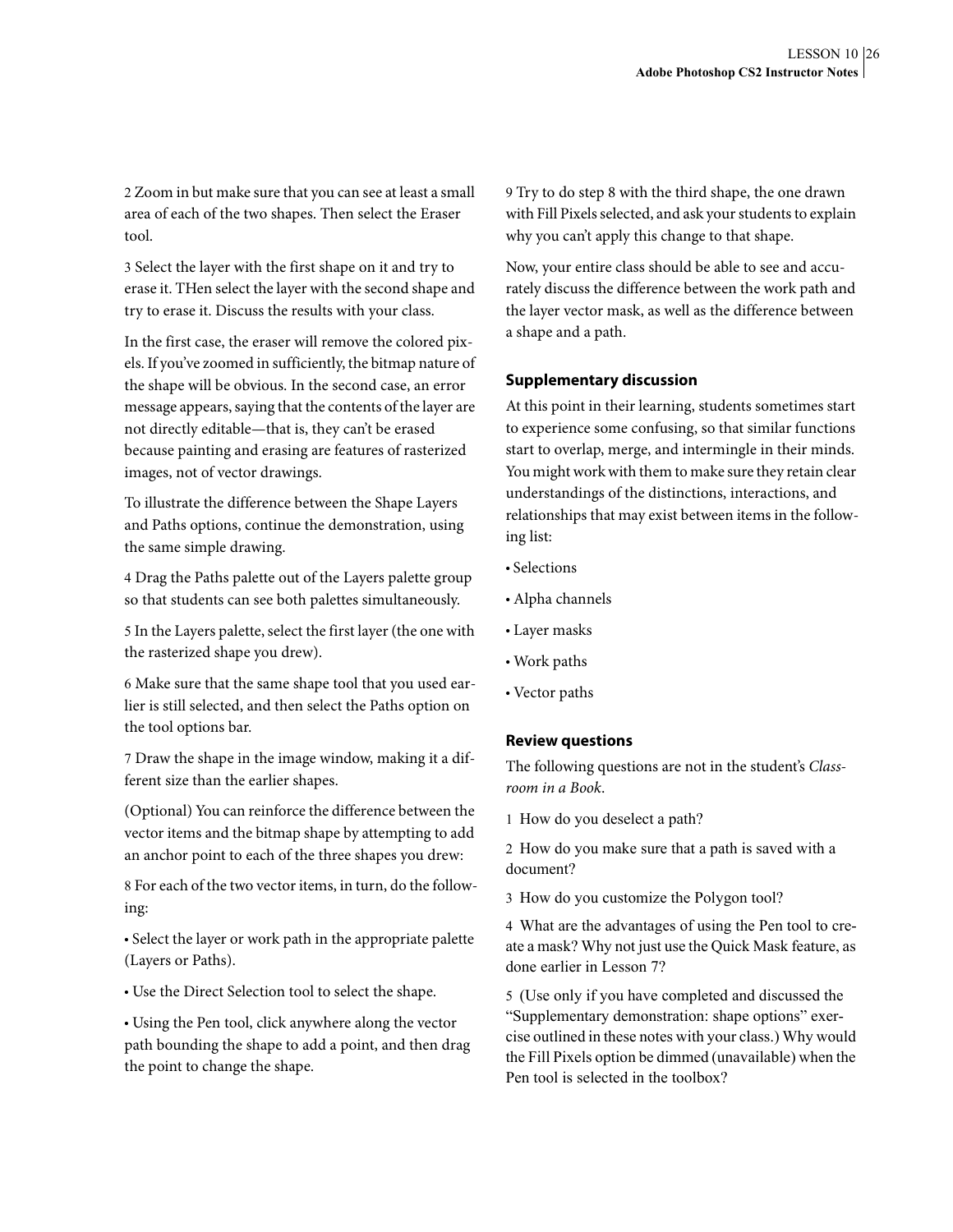#### **Review answers**

1 Click in an empty area in the Paths palette.

2 In the Paths palette, double-click the path to name it.

3 Use the options on the tool options bar when a shape tool is selected.

4 You could select the space ship using the Quick Mask method, but by using the Pen tool to create the mask, you create a vector mask that retains its crisp, sharp edges at any zoom level. The contrast between the space ship and the black sky is an abrupt change, and the ship itself has many long, regular lines, so it makes a good candidate for the Pen tool selection process.

5 The Fill Pixels option pertains to rasterized (bitmap) images and layers. The Pen tool is a vector tool, and cannot draw or edit rasterized images.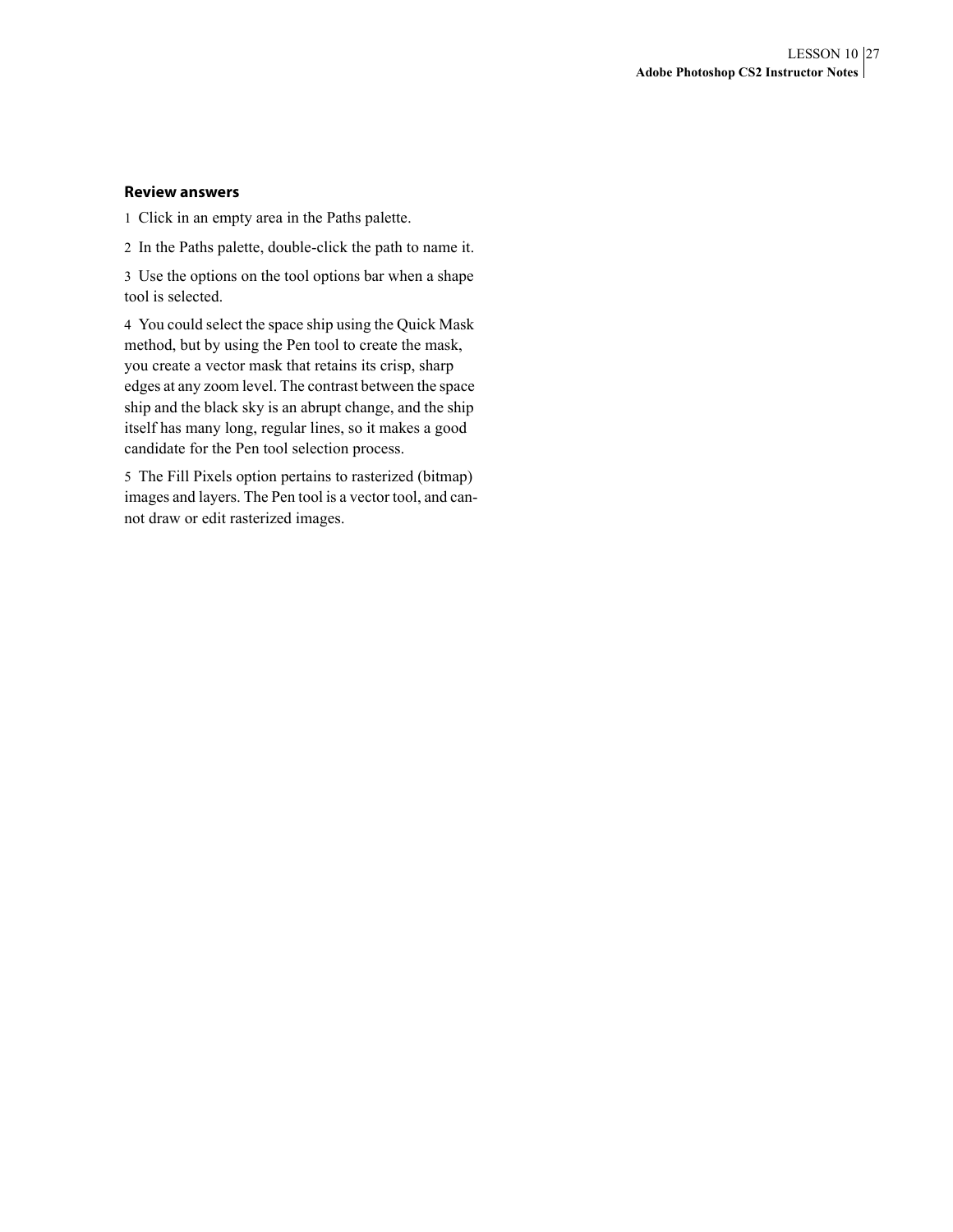# **Lesson 11: Advanced Layer Techniques**

In Lesson 11, students learn and review advanced methods for adjusting a layer's appearance, combining layers, and controlling the visible areas of layers. This lesson also introduces students to the Liquify filter.

Other lessons have already presented many of the concepts and techniques in this lesson, although the Liquify filter is new to the students. For that reason, this chapter makes a good midterm review of the students class work so far.

#### **Creating paths to clip a layer**

You may want to compare the Ellipse tool to the Elliptical Marquee selection tool to make sure that students understand the difference between them.

If you haven't already done the supplementary demonstration suggested for Lesson 10, it would be equally relevant here. See "Supplementary demonstration: shape options" in the notes for Lesson 10 of this document. If you have already completed the demonstration, you might review how selecting the Paths option will affect the Ellipse tool.

If a student's circles aren't perfectly aligned, you may want to guide the student through the Layer > Align Linked commands to line them up.

After completing a row, students can select the entire row of paths and duplicate that. It's faster than continuing to duplicate individual paths.

#### **Creating layer sets**

Layer sets are great for turning multiple adjustment layers on or off, for example, when you've made complex adjustments to make a document print properly on a specific printer.

#### **Creating an adjustment layer**

If you didn't demonstrate the advantages of adjustment layers as described in the Instructor Notes for Lesson 3, you can do it here.

#### **Duplicating and clipping a layer**

At this point, you may want to have the class compare layer masks and work paths, studied earlier. Both are ways to control the visible parts of a layer, so you may want students to discuss when they would want to use each method.

#### **Liquifying a layer**

Recommend that students perform the Liquify command on a copy of an image, since it permanently alters an image. Also, when they work with an image that is layered or contains vector shapes, it should be rasterized and merged into a single layer for the Liquify command to affect it uniformly.

Some of the areas open to further exploration include the Reconstruct tool and the idea of freezing and thawing different areas of the image. Also, the options available for the mesh could be examined in further detail.

The potential of the Liquify filter goes beyond turning ordinary images into Dali-esque surrealism. To see examples of practical, real-world uses of the Liquify filter, encourage students to look on the Adobe Studio Web site, where they'll find examples, such as using it to curl straight hair, turn mirror images into watery reflections, or give a realistic twists to painted-in steam rising from a hot liquid. Ask students to brainstorm about other ways they might use this filter.

#### **Creating a border layer**

Borders are best kept on a layer separate from the main image, as in this procedure, so that they can be turned off if necessary.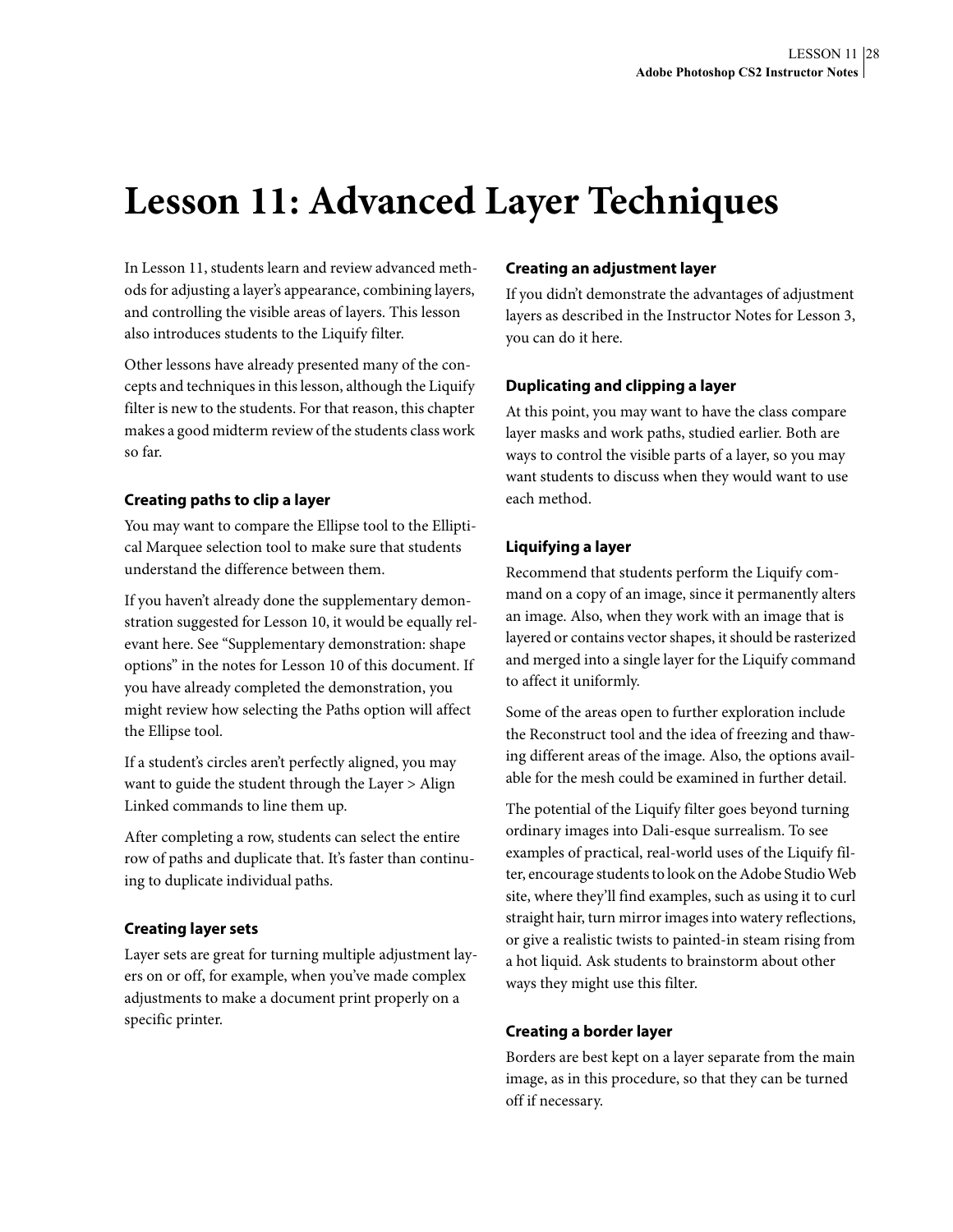#### **Flattening a layered image**

In addition to reducing the file size, a flattened version is more compatible with other programs or with older versions of Photoshop.

#### **Review questions**

The following questions are not in the student's *Classroom in a Book*.

1 Why would you use a layer mask instead of an alpha channel?

- 2 How do you duplicate a path?
- 3 Why would you create a layer set?
- 4 How do you save a work path?

5 When do you lose a work path forever? Is there any recourse?

6 So far, how many techniques do you know for distorting images?

7 How many tools in the Liquify dialog box will gradually distort the image in place—that is, without the user moving the mouse?

#### **Review answers**

1 You want a sharply defined mask, or one that's easy to edit.

2 Hold down Alt (Windows) or Option (Mac OS) as you drag the path with the Direct Selection tool.

3 Layer sets help organize documents with many layers, make it easy to turn a specific range of layers on or off, and easily allow a layer to affect multiple layers.

4 You can save a work path by double-clicking it in the Paths palette and renaming it. Or, if you apply a work path to a layer (Layer > Add Vector Mask > Current Path), the path is saved as a layer mask and automatically named.

5 You lose a work path whenever you start drawing a new work path—that is, start drawing a new path on another layer—without saving the original work path. If you want to recover a lost work path, you can try using either the Undo command or the History palette to go back to an earlier step.

6 The distortion methods used in this and earlier lessons include transforming, warping text, and using the Liquify filter. Each of these has its own limitations and advantages and can be used only with specific types of elements.

7 Several—try them and see! (It's sort of fun to watch the image gradually melt or twist under the influence of a tool you're not moving.)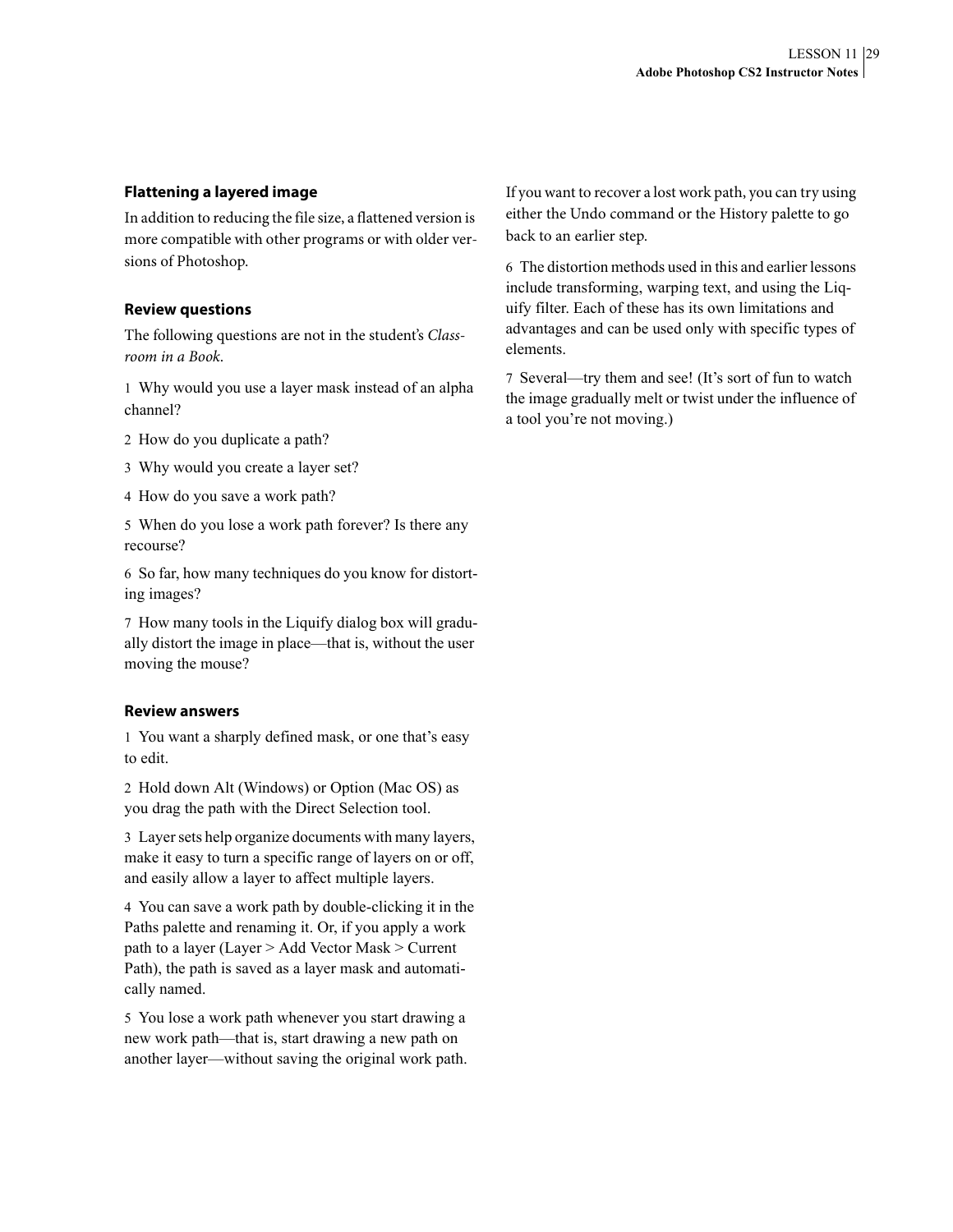# **Lesson 12: Advanced Compositing**

In this lesson, students practice colorizing parts of layers or entire layers, and work with filter effects. Students have already had some experience in earlier lessons with items on the upper section of the Filter menu, including Extract, Liquify, and Vanishing Point. They also used the Colored Pencil filter (on the Artistic submenu), in the lower portion of the Filter menu, in Lesson 7.

This lesson also presents techniques for recording and playing automated actions. Actions, of course, are not in themselves restricted to filters or to any other options or features.

#### **About gaining mastery of filters**

The range of possibilities for using filters goes beyond the scope of this book and even beyond the imagination of any one user, because there are virtually unlimited possibilities here. Students who are serious about using Photoshop to create special effects will quickly discover two things:

**•** That any time they invest in reading about Photoshop filters in Help is time well-spent.

**•** That there is no substitute for just spending time playing around with the filters, and experimenting with various combinations and settings to see what they'll do in different images and on various layers.

Be sure that your students understand that Photoshop online Help has a great deal of valuable information about filters, much of which is not included in the printed *Adobe Photoshop CS2 User Guide*.

#### **Saving selections**

Remind students that selections should be saved whenever there is a chance that a difficult or time-consuming selection might need to be reused.

#### **Creating a layer and choosing a blending mode**

You can suggest a keyboard shortcut that students can use when they create a new layer: Press Alt (Windows) or Option (Mac OS) while clicking the New Layer button to open a New Layer dialog box. Then draw your students' attention to the options available in this dialog box, including not only a Name option, but options for grouping the layer, designating a color code (not a fill color, as some students assume), assigning a blending mode, and setting opacity.

#### **Applying painting effects**

Students can compare the colorized version to the original desaturated version by turning the Paint layer off and on.

#### **Changing the color balance**

Again, students can get a before/after view by turning the adjustment layer off and on.

#### **Supplementing this lesson**

Encourage your students to experiment with the different filters on their own. You could say that the real fun of complex images builds on a foundation of multiple layers that include multiple filter effects, multiple opacity settings, and multiple blending modes.

At the same time, make sure that your students are aware of the following issues about the filters (also listed in online Help, under "About using filters"):

- **•** The last filter chosen appears at the top of the Filter menu.
- **•** Filters are applied to the active, visible layer or to a selected area on that layer.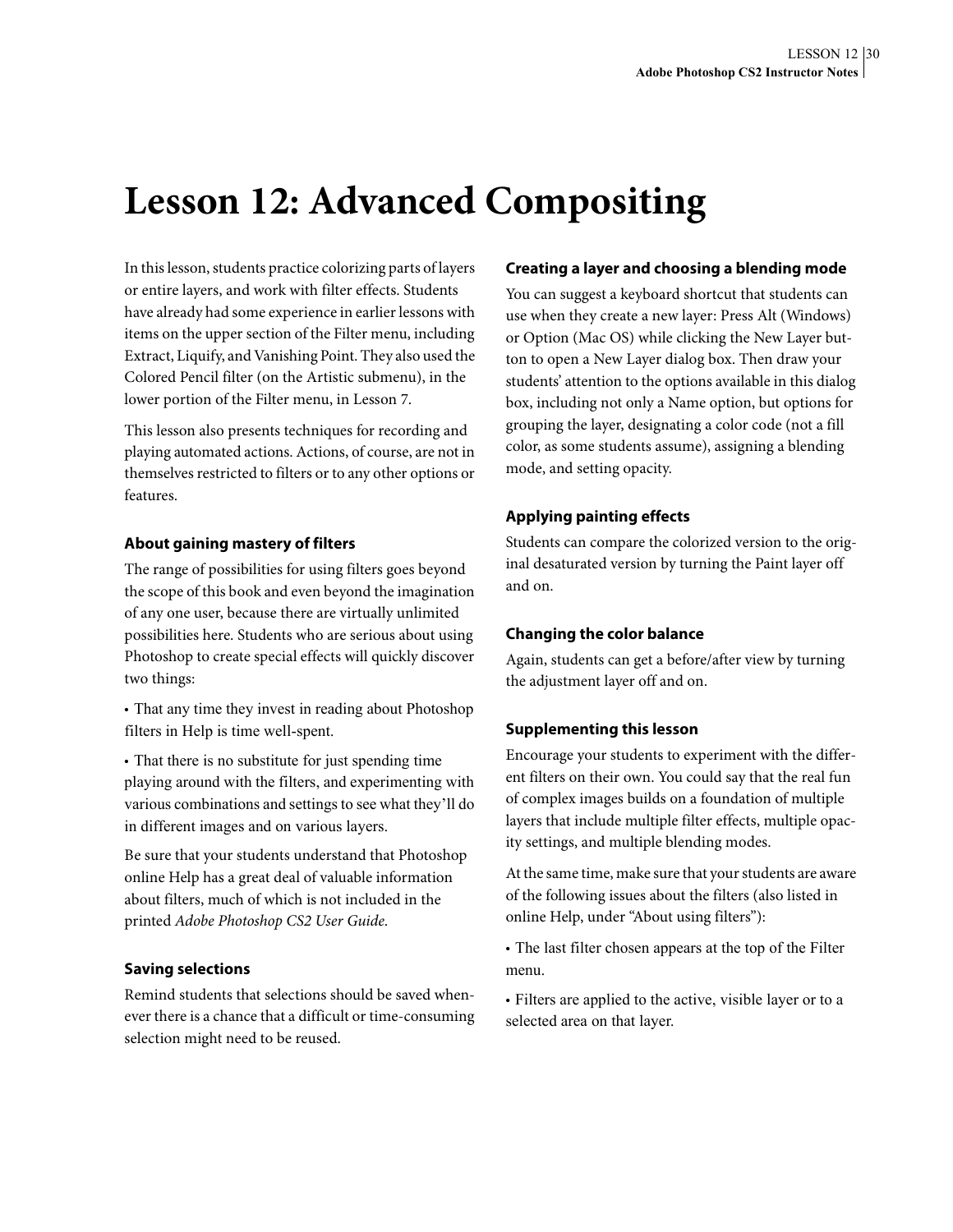**•** The image mode (the command selected on the Image > Mode menu) can be an important issue for two reasons: Filters cannot apply to Bitmap-mode or indexed-color images, and some filters work only on images in RGB mode.

**•** Some filters are processed entirely in RAM.

Again, remind students that while the printed *Adobe Photoshop CS2 User Guide* devotes very little ink to the subject of filters, there is a wealth of information on the subject in Photoshop Help.

#### **Review questions**

The following questions are not in the student's *Classroom in a Book*.

1 Which blending mode changes the hue of a layer without affecting the tone?

2 How can you quickly colorize an entire layer without making any selections?

3 Where would you start looking for more information about filters?

4 What are some of the differences between filters and blending modes?

#### **Review answers**

1 The Color mode.

2 Just add a Hue/Saturation adjustment layer and click its Colorize option.

3 Photoshop Help includes many pages of information about filters that are not found in the printed *User Guide*.

4 Typically, blending modes apply either at the layer level or to painting tool properties. You can apply filters to layers or to selected areas of an image layer.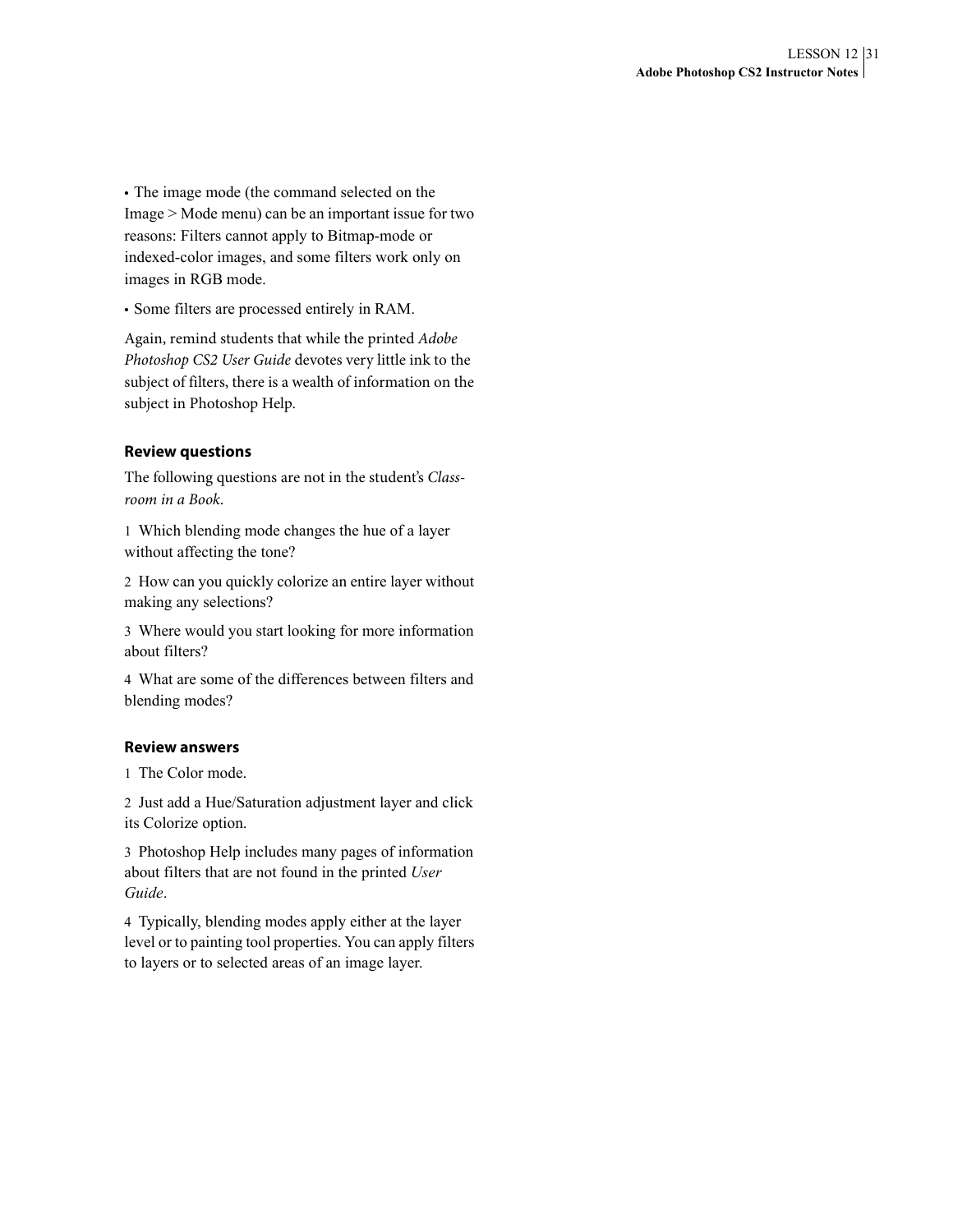# **Lesson 13: Creating Links Within an Image**

This lesson introduces slices and image maps in one project, so that students learn how to define and link isolated areas of a graphic rather than having the entire image as a hotspot for just one URL.

#### **About slices**

Students should be aware that slicing an image does not make it download faster. In reality, a sliced image takes more time to download because each additional piece of a Web page requires additional overhead for transmission over the network. Images should be sliced only when necessary for interactivity.

Make sure that students understand what slices are *not*: selections, shapes, or masks. You might discuss the differences between slices and these other items.

#### **More about creating slices**

If the design of a Web page is not final, layer-based slices may be the best to use, because they will automatically resize to match the layer on which they are based. If editing a layer changes its size, you won't have to re-do its slice to match.

#### **Jumping to ImageReady**

This is a good place to have students check out the Slices palette. Have them select another slice, and in the Slice palette, point out the Name, URL, and Target options, and explain how filling in these options here means that they don't have to do it when coding the HTML, especially if the graphics are edited and exported to HTML again.

#### **Creating image maps**

By all means have the students open and examine the Web Content palette, where they can see image maps on an equal footing with slices. After your class completes Lesson 14, "Creating Rollover Web Visuals," you might

return to the end results of this lesson (Lesson 13) and brainstorm about what they could do to create rollovers with these image maps. If they've learned their lessons well, they should be able to suggest a number of effects and visibility changes that a image-map rollover might trigger, either as a primary or as a remote rollover trigger or target.

#### **Optimizing images for the Web**

When optimizing images, it doesn't matter which application (Photoshop or ImageReady) you use. It's simply a matter of personal preference or convenience. If all you're doing is optimizing a photo or graphic for the Web after working on it in Photoshop, there is no need to open ImageReady. If, however, you need to add interactivity, do use ImageReady.

#### **Using the Save for Web dialog box**

Before completing work in the Save for Web dialog box, you may want to point out the button above the top right corner of the preview area. Clicking this button reveals a palette menu that changes the display of the selected preview area to simulate different display conditions. This menu is also available by right- or Control-clicking any of the preview panes.

#### **Choosing basic optimization settings in ImageReady**

Optimization options not only affect the Color Table palette, but they also affect the download time, which appears at the bottom of the window or preview pane.

#### **Minimizing browser dither**

When designing for an audience where the typical system will display more than 8 bits per color (such as a well-equipped company intranet), specifying Web-safe colors and dithers doesn't have to be a high priority.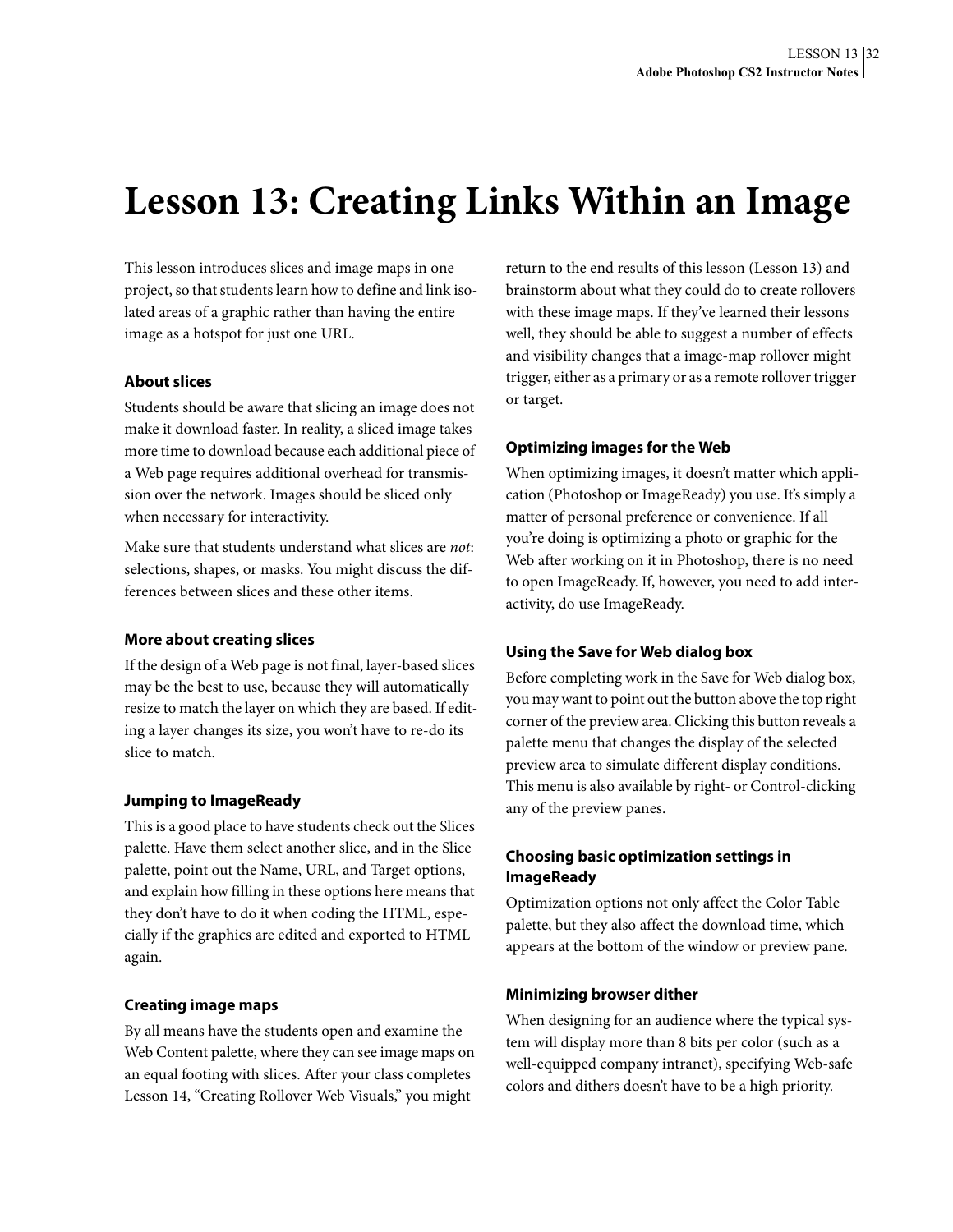#### **Review questions**

The following questions are not in the student's *Classroom in a Book*.

1How do you select a slice?

2Describe five types of slices.

3Why would you want to use a No Image slice?

4How do you decide whether to use GIF or JPEG for a Web graphic?

#### **Review answers**

1 Use the Slice Select tool to select the slices. The options in the Optimize palette will affect the selected slices only.

2 Five types of slices exist:

**•** User-slices are created manually with the Slice tool.

**•** Layer-based slices are created using the Layer > New Layer Based Slice Command.

**•** Auto-slices are automatically generated to fill in the gaps between the slices you create.

**•** Sub-slices are a type of auto-slice generated when other slices overlap.

**•** No Image slices do not generate an image, but can contain a background color or text.

3 A No Image slice is useful for an empty area of a Web page. Because it doesn't generate an image, it can reduce a page's download time.

4 Use GIF for flat-color graphics or graphics that only use a few colors, such as a company logo. Use JPEG for continuous-tone images that have subtle transitions or use many colors, such as full-color photographs.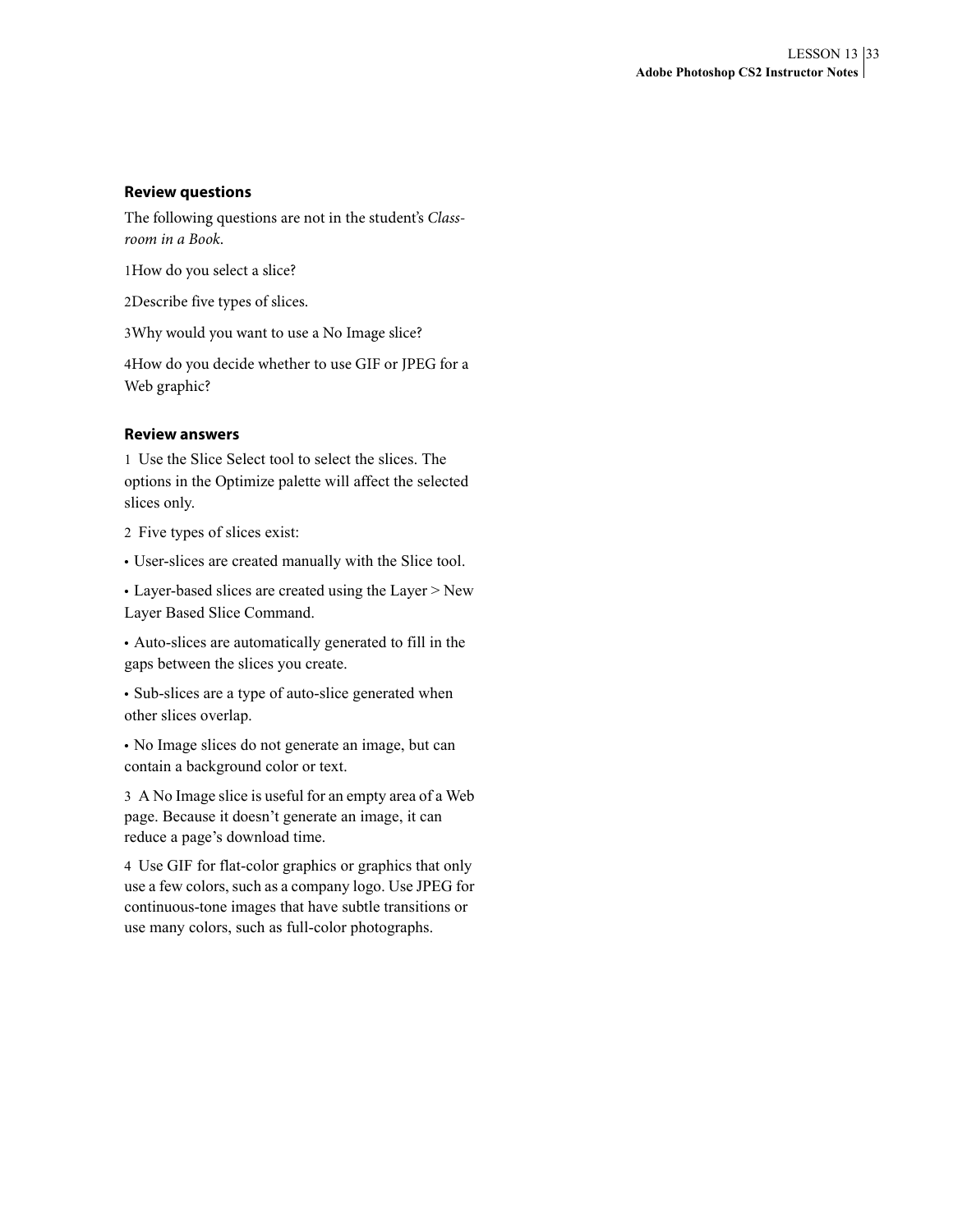# **Lesson 14: Creating Rollover Web Visuals**

In this lesson students learn how to add rollovers to slices. It picks up where Lesson 13 ("Creating Links Within an Image") leaves off: using slices and image maps for interactive visuals as well as for linking other Web pages.

It's a good idea to finalize a design before creating rollovers for it. Since editing an image edits the current rollover state only, any changes being made to the base image must be repeated on all rollover states.

#### **Review questions**

The following questions are not in the student's *Classroom in a Book*.

1 What might be wrong if a remote rollover doesn't produce the results you think it should?

#### **Review answers**

1 Most often, this happens when the step of dragging the pickwick to the target slice (either in the image window or the Web Content palette) is omitted. It's not enough to just set the visibility, position, or effects changes in the Layers palette and image window. You also have to drag the pickwick.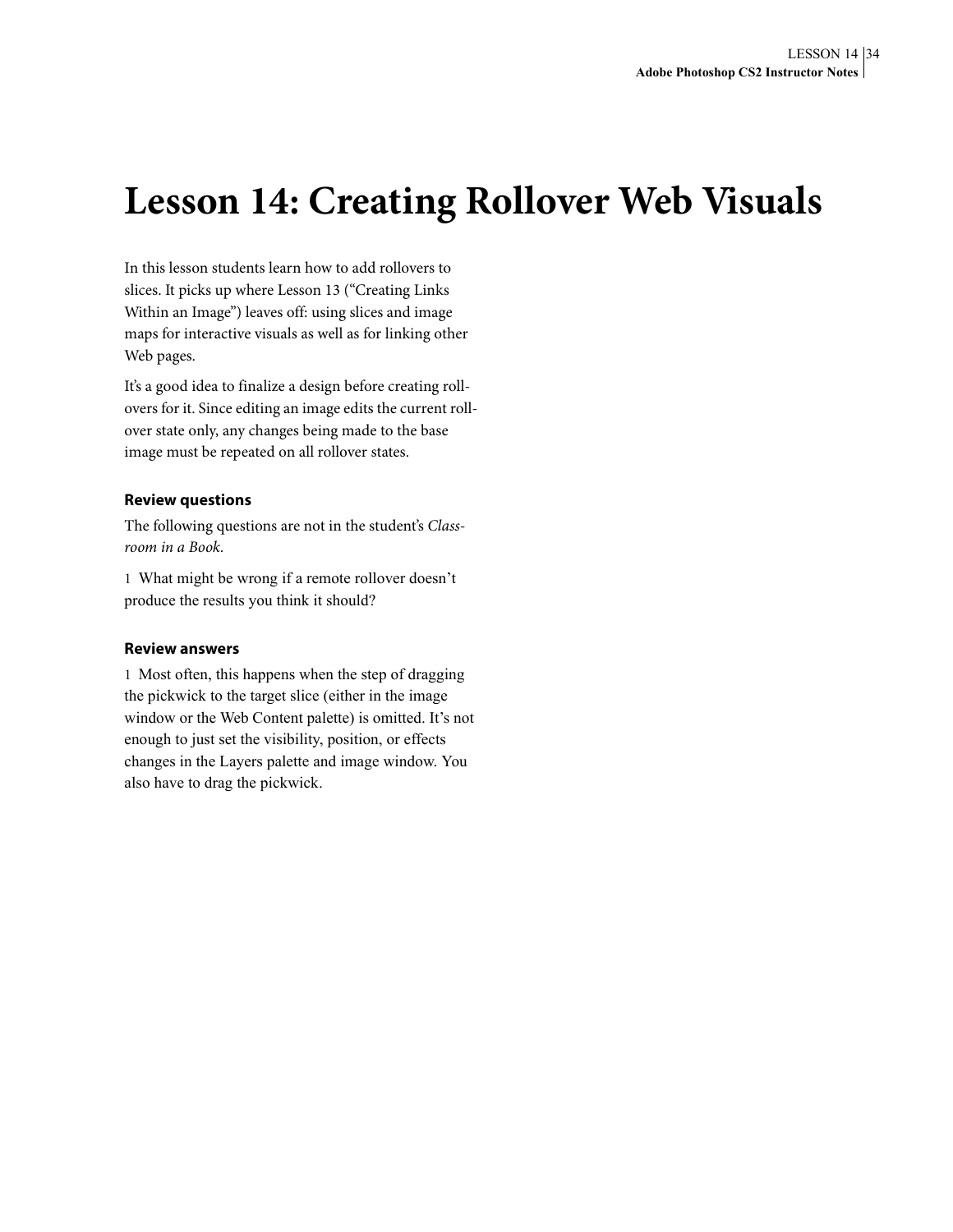# **Lesson 15: Animating GIF Images for the Web**

Students can create effective animations for the Web by using Adobe ImageReady. Animating an image can be as simple as moving a layer across the screen or changing layer attributes, and the process of optimizing an animation for the Web isn't much different than optimizing a still image. In other words, it's not difficult to transform an image from a static graphic to an eyecatching animation.

#### **Animating by hiding and showing layers**

From this procedure, students should understand how valuable it is to plan and execute a Photoshop design using layers if animation is an intended use for the graphic.

#### **Opening the image file and starting the animation process**

When a graphic represents the end of the animation, it's much easier to start at the end of the animation with the final graphic and work backward to the beginning than it is to start at the beginning and try to precisely animate all the elements into their final positions.

#### **Tweening the position and opacity of layers**

Tweening is another important animation strategy that students should fully understand. They should plan their animations in terms of the points at which major changes happen, animate to those points, and tween between those points to fill in the rest. Using tweening in this way will be much easier than trying to animate every single frame by hand.

The lesson consistently tells students to choose the Tween command on the Animation palette menu. Students will probably appreciate your pointing out to them that the Tween button on the Animation palette is the easier way to open that dialog box.

At the end of the lesson, you might ask the students to guess why we included three different animations in the lesson. With any luck, they'll pick up on the essential differences between the three projects: animating only on layer visibility, animating based on layer position and opacity, and animating with vector masks.

#### **Review questions**

The following questions are not in the student's *Classroom in a Book*.

- 1 What role do layers play in animating an image?
- 2 How do you control the delay between frames?
- 3 How can you make an animation appear smoother?

#### **Review answers**

1 Layers serve as reference points for frames and for important transitional events in an animation, such as tweening.

2 In the Animation palette, click the Frame Delay menu under a frame.

3 Use tweening to create additional frames.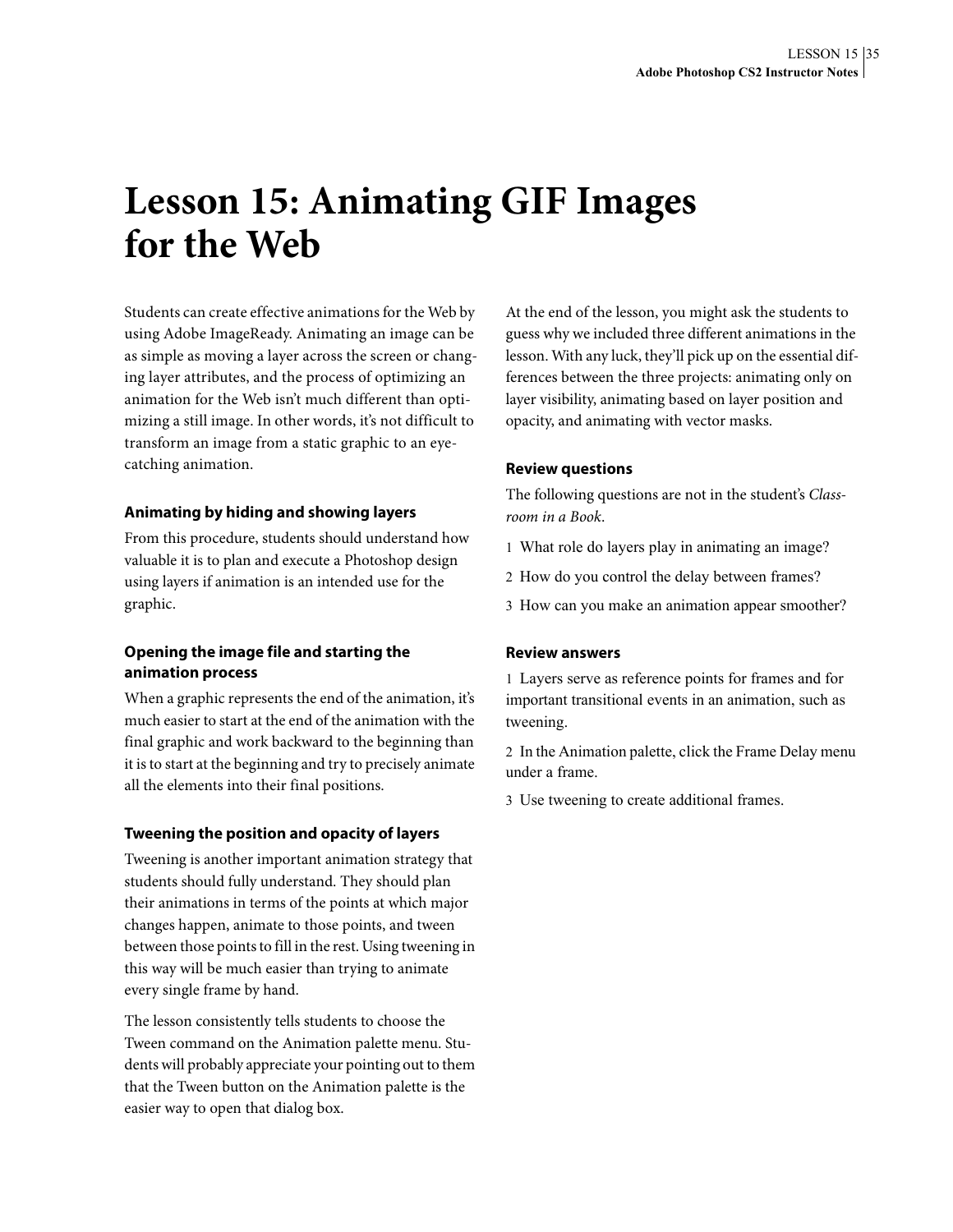# **Lesson 16: Producing and Printing Consistent Color**

Lesson 16 walks students through a basic color workflow, including printing a proof and printing separations.

Commercial printers have widely varying requirements for color management, and many still prefer to work in a more traditional workflow that avoids color management. Students should understand the importance of discussing color with the printer to understand how their particular printer prefers to receive a color job.

It's important that students understand the difference between color correction and color management. Color correction fixes bad-looking color. Color management can't do that. The purpose of color management is to create an accurate viewing environment so that you can precisely determine which colors are right and wrong.

#### **Reproducing colors**

Because the RGB gamut is much larger than the CMYK gamut, some people assume that all CMYK colors fit within RGB. However, this is not true, because the gamuts are different shapes that do not overlap perfectly. You may want to have students examine the color gamut figure on page 456 and point out the small areas of CMYK that are outside the RGB gamut. Those CMYK colors cannot be reproduced on an RGB monitor.

#### **Specifying color management settings**

The Color Settings dialog box can be intimidating, especially for beginners. You might mention that the Color Settings dialog box is convenient because you set it once and don't worry about it again unless there is a major change in your workflow.

#### **Proofing an image**

The Missing Profile and Embedded Profile Mismatch dialog boxes can be very confusing. Your class may find it helpful to understand that the warnings fall into two basic categories:

**•** Leave the document as it is. This means choosing either to use the embedded profile (if it exists) or leaving the document without a profile (if it doesn't exist).

**•** Adjust the document. If the document is missing a profile, then you can choose to assign one—either the current working space or a different profile. If you're opening a document with a mismatched profile, you can choose to discard the profile, or convert the colors to the current working space.

When a profile mismatch occurs, you can also opt to "Discard the embedded color profile (don't color manage)." That means that Photoshop will neither change the image's color values nor will it embed a profile that records the current viewing environment. This means the image may not look right on screen even if its colors are actually correct. If a commercial printer does not use color management, they may actually recommend this choice so that values in a CMYK image will not be changed. This is valuable if a CMYK image is already tuned for the press—any changes would mess it up.

The two most likely rendering intents to use for photographic images are Relative Colorimetric and Perceptual. The more an image contains colors that are outside the destination gamut, the more likely Perceptual might be a good idea. The Preview option in the Customize Proof Condition dialog box is useful when deciding which one to use.

The appearance of an RGB image after converting to a CMYK gamut is often disappointing. Overall saturation is usually lower and some colors may shift. Reassure stu